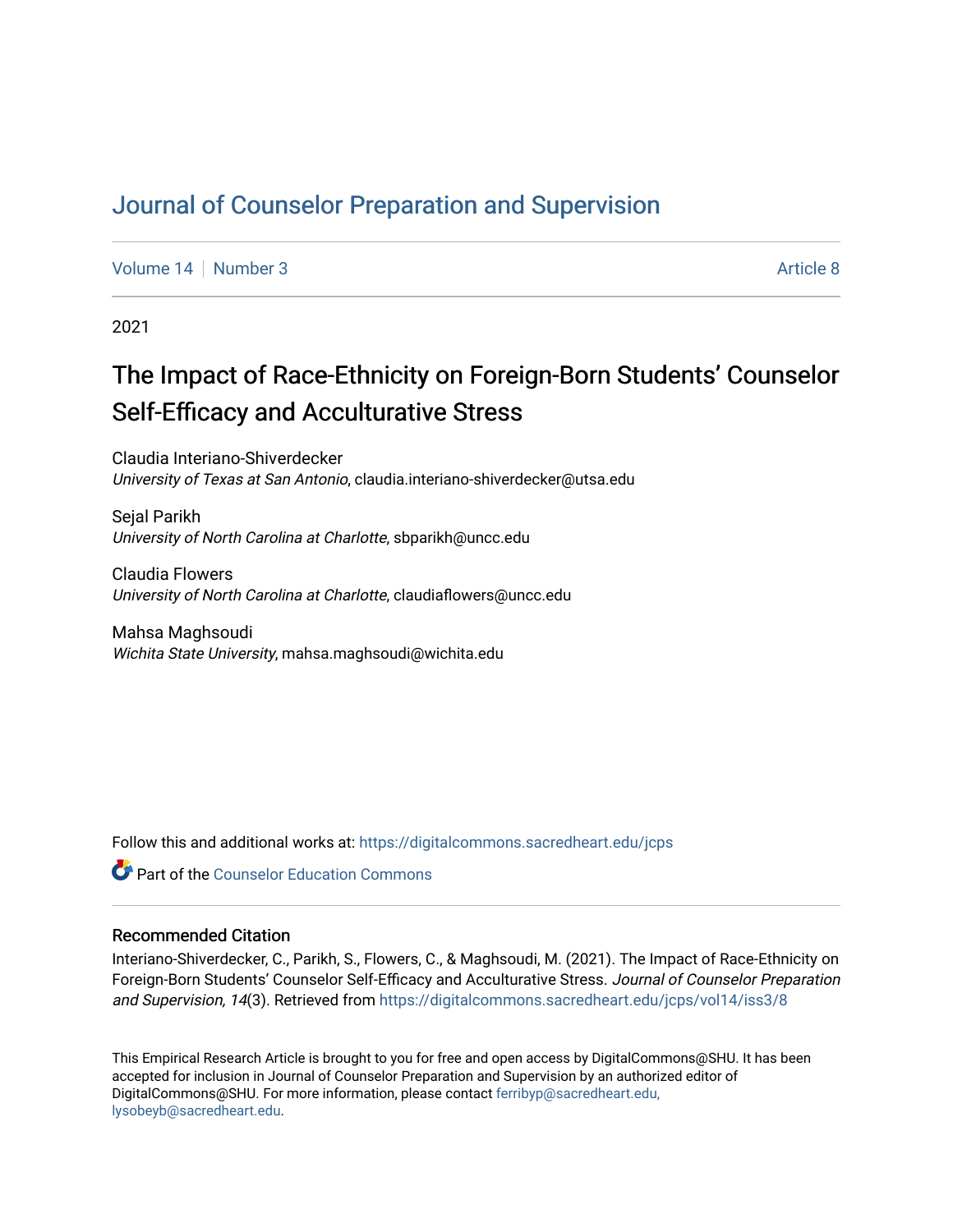# The Impact of Race-Ethnicity on Foreign-Born Students' Counselor Self-Efficacy and Acculturative Stress

# Abstract

Foreign-born students are present in counselor education programs, yet limited research exists understanding how their race-ethnicity impacts their counselor self-efficacy or acculturative stress. This current investigation examined the effects of race-ethnicity on counselor self-efficacy and acculturative stress within a sample of 94 foreign-born counseling students (FBCSs). Results of a one-way MANOVA revealed that compared with Caucasian FBCSs, students who self-identified as Hispanic/Latinx, Asian/ Pacific Islander, Black/African, and other reported significant changes in counselor self-efficacy and acculturative stress. These groups reported less counselor self-efficacy and higher levels of acculturative stress than Caucasian FBCSs, highlighting the importance of with-in group differences, such as raceethnicity. Implications for counselor educators and supervisors, limitations, and recommendations for future research are provided.

# Keywords

Foreign-born students, counselor self-efficacy, and acculturative stress.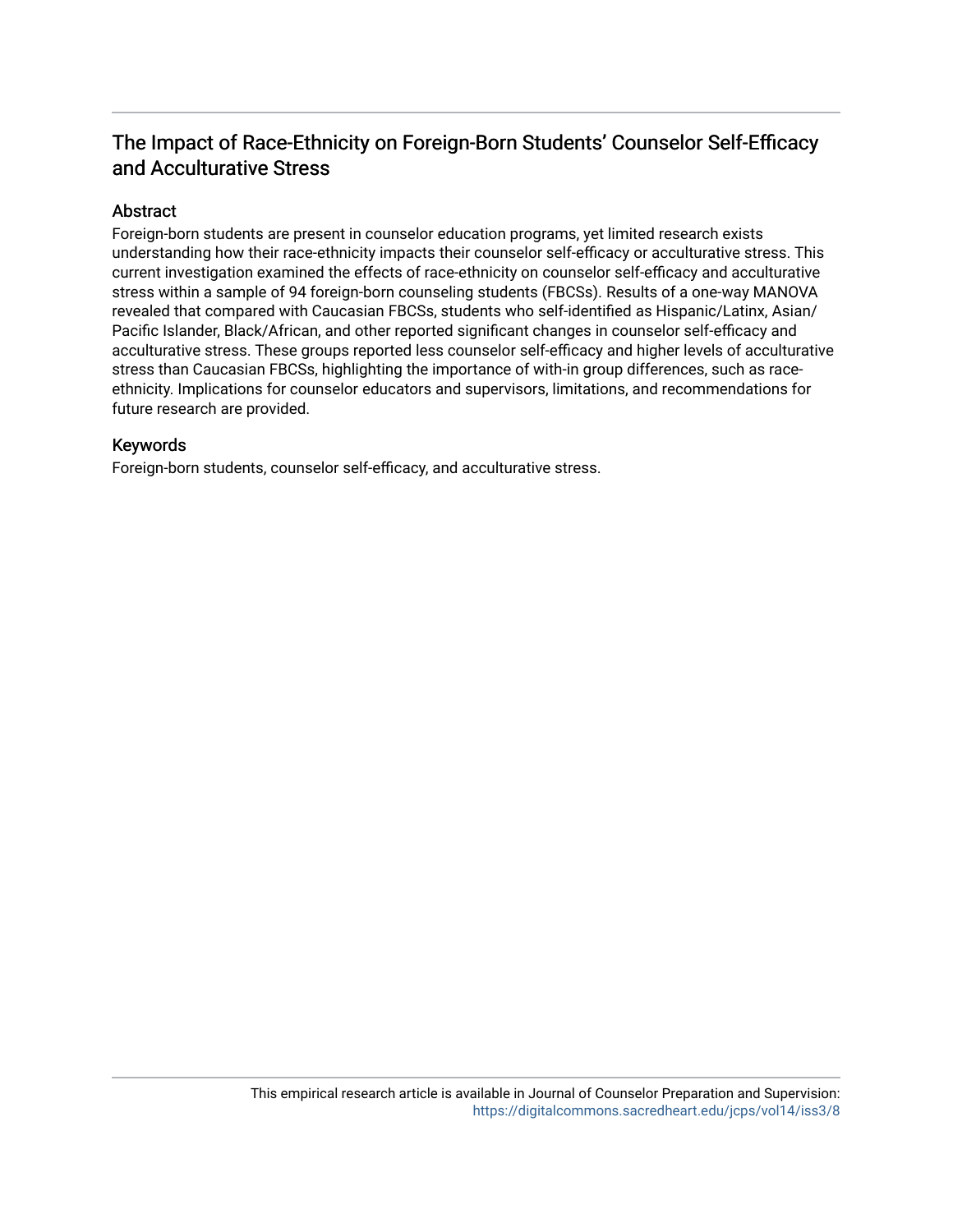Globalization and immigration changed the demographic profile of both clients and counselors in recent years. Counseling scholars offer clinicians information and tools to become more knowledgeable, aware, and sensitive during cross-cultural encounters with diverse clients including those who are foreign-born (Sue et al., 2019). Yet, less emphasis focuses on the diversity of counselors. Until recent years, limited research concentrated attention on foreign-born counseling students (FBCSs). *Foreign-born* is a term given to anyone who is not a U.S. citizen at birth, such as naturalized citizens, lawful permanent residents, international students, refugees, asylum seekers, and immigrants (U.S. Census Bureau, 2019).

A dearth of current information exists on FBCSs' program enrollment. Fourteen years ago, Ng (2006) provided the only descriptive study to date on this topic indicating that approximately 50% of programs accredited by the Council for Accreditation of Counseling and Related Educational Programs (CACREP) reported at least one international student enrolled in their program. To fill the void national and organizational data provide evidence of the prevalence, and possible increase, of FBCSs. According to the U.S. Census Bureau (2020), more than 44.9 million people living in the United States are foreign-born, representing 13.58% of the total population, which is an increase of 8.67% since 2013. Also, for the fourth consecutive year students of international origin surpassed the one million mark in 2019, increasing by 33.64% since the 2012- 2013 academic year (Institute of International Education [IIE], 2019a). Graduate students made up almost 35% of this number. Recent reports also show over 70,000 international students enrolled in social sciences such as psychology and social service professions, a 6.04% increase from the 2015-2016 academic year (IIE, 2019b). Results from national surveys conducted with CACREPaccredited programs also reported an increase of graduate students who identified as non-resident aliens with 1.4% in 2017 in comparison to 0.89% in 2013 (CACREP, 2014; 2018).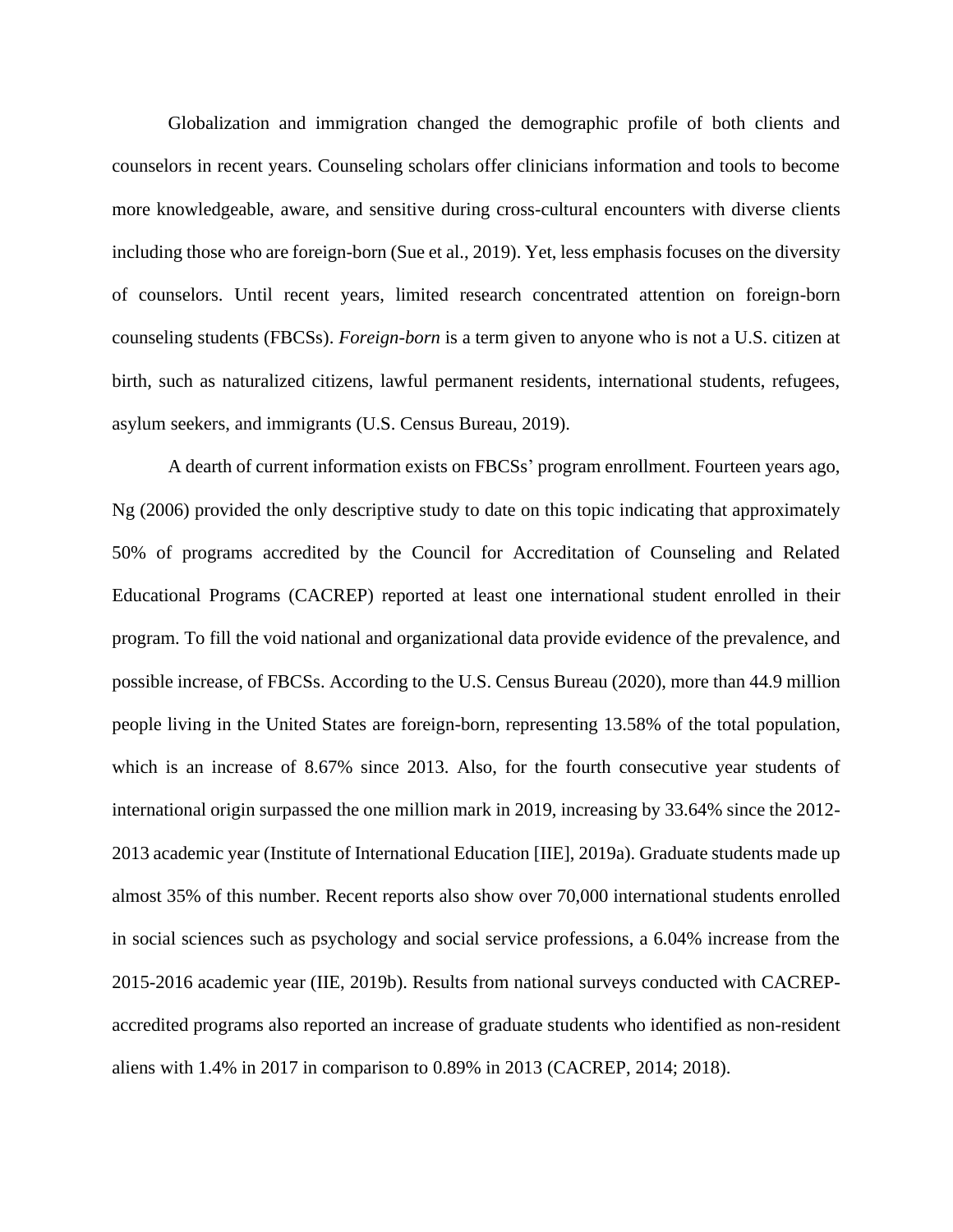Although the specific prevalence of this population is unknown, recent literature captures a need to further understand FBCSs' experiences. Foreign-born students in counseling and other related programs diversify the counseling profession and inevitably enhance cross-cultural training that increases the quality and access of mental health services (Interiano & Lim, 2018; Jang et al., 2014). Yet prior research clearly suggests that foreign-born students experience cultural clashes, language challenges, as well as relationship difficulties and discrimination from clients, peers, and supervisors in counselor education and supervision (Interiano & Lim, 2018; Interiano-Shiverdecker et al., 2019; Ng & Smith, 2009). Most of the research focused on particular factors that increased or decreased counselor self-efficacy, described as a clinician's beliefs about their ability to effectively counsel clients and perform counseling-related behaviors (Larson et al., 1992). Counselor self-efficacy has been of interest to scholars since it is positively associated with perceived problem-solving effectiveness, higher therapy outcome expectancies, and career satisfaction (Baggerly & Osborn, 2006; Kozina et al., 2010; Nilsson & Duan, 2007). Counselor characteristics (e.g., racial identity), supervisor and client variables (e.g., supervisory working alliance and client characteristics), and training environment variables (e.g., course requirements and the number of clients) are all believed to influence the development of counselor self-efficacy (Kozina et al., 2010). FBCSs report less counselor self-efficacy than their native counterparts due to several counselor variables such as language anxiety and acculturative stress that results from adapting to a new culture and educational system (Interiano-Shiverdecker et al., 2019; Li et al., 2018).

The studies put forth by these researchers highlighted a new set of voices, however a clearer understanding of how race-ethnic differences within this group impact counselor self-efficacy and acculturative stress remains unexplored. FBCSs are members of various racial, ethnic, gender,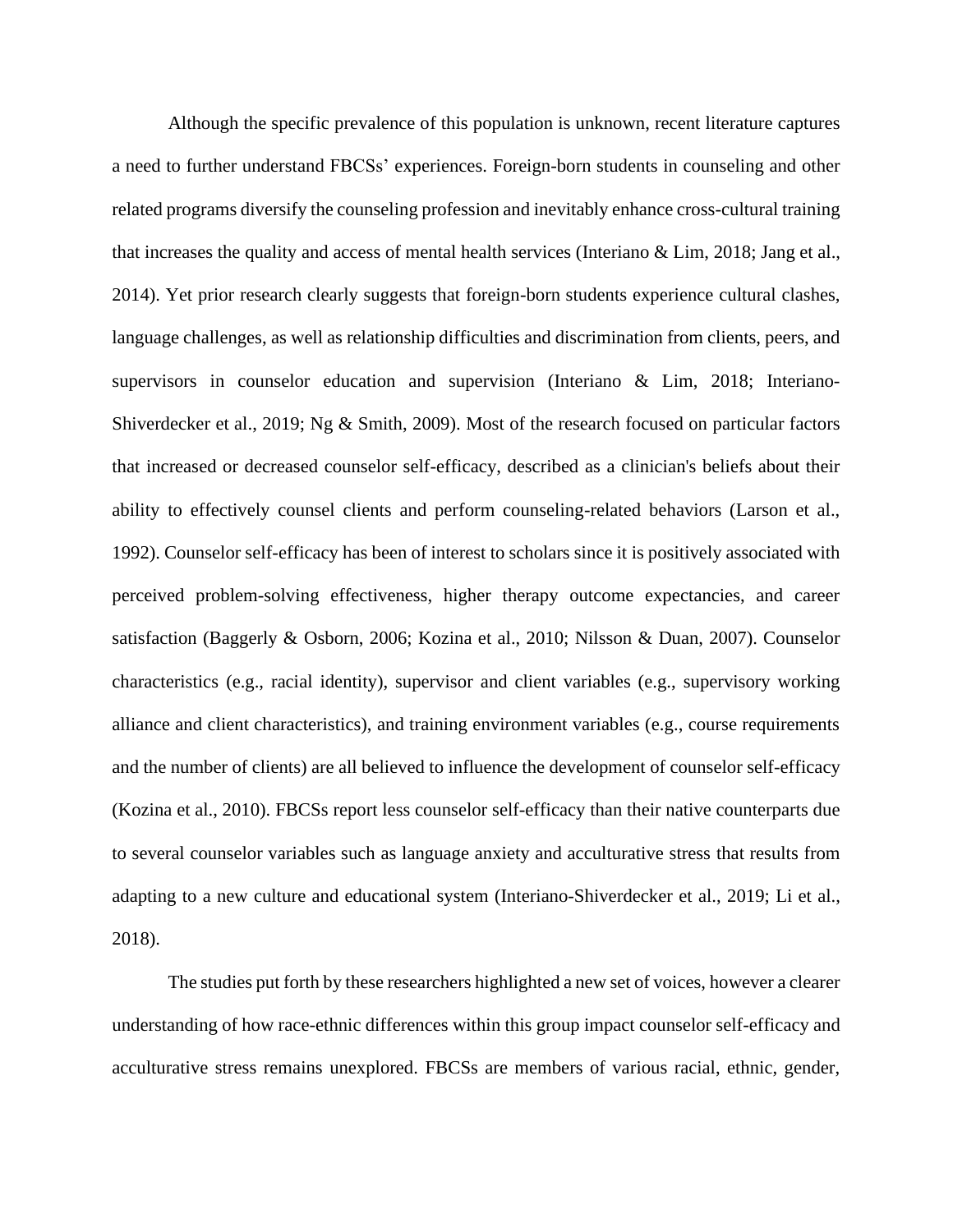sexual orientation, economic, disability, and religious groups, to list a few. Up to this point, scholars have explored FBCSs as a homogenous group without taking into consideration with-in group differences such as race-ethnicity. Racial dynamics that characterize society at a broader level also enter the therapeutic dyad and counselor training (Sue et al., 2019). FBCSs may share similar experiences as a group but undergo different challenges based on their membership to a particular racial or ethnic group. The Multicultural and Social Justice Counseling Competencies (MSJCC; Ratts et al., 2016) consider the salience of intersectional identities within counselors and clients and how dynamics of power and oppression impact the counseling relationship. Moreover, CACREP (2016) standards urge academic units to demonstrate systematic efforts to attract, enroll, and retain a diverse student body through an inclusive learning environment. Efforts to support this student population, therefore, requires an exploration that considers simultaneous identities and sheds light on FBCSs' race-ethnic differences in relation to counselor self-efficacy and acculturative stress.

#### **Race and Counselor Self-Efficacy among Foreign-Born Students**

Bandura (1977) defined self-efficacy as an individuals' confidence in their knowledge, ability, or skills to succeed at a given task and produce positive outcomes. Self-efficacy beliefs can function as major determinants of human action in that they affect the choice of behavior, duration of behavior, effort expenditure, persistence, emotional reactions, and thought patterns (Bandura, 1986). For example, people with higher self-efficacy beliefs will tend to be more self-asserting, experience anxiety as challenging rather than debilitating, and set challenging yet realistic goals. Researchers found that self-efficacy is an important component of counselor competence (Kozina et al., 2010; Larson, 1998). Specifically, counselor self-efficacy is an important measurement in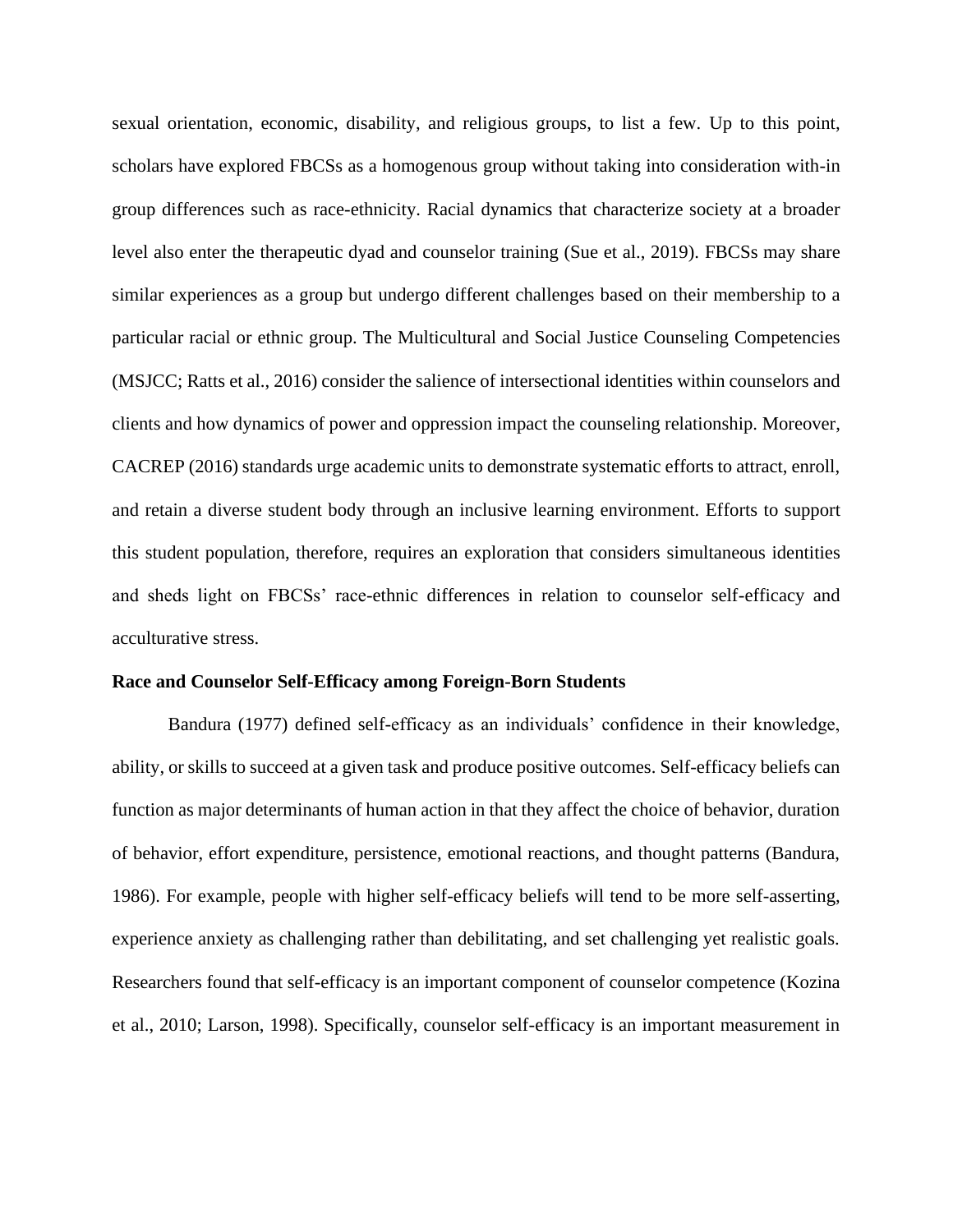determining counselors' ability to assume their professional roles to counsel effectively and execute effective actions (Larson, 1998).

Among FBCSs, researchers have primarily focused on acculturation as a predictor of counselor self-efficacy, finding that students who assimilated more easily to American culture reported higher levels of counselor self-efficacy (Mori et al., 2009; Nilsson & Anderson, 2004; Nilsson & Duan, 2007). Acculturation refers to a complex process of balancing between two dimensions: heritage-culture maintenance (i.e., retention and commitment to heritage culture) and receiving-culture participation (i.e., participation and acceptance of receiving culture; Berry, 1997). However, acculturation of any type, whether voluntary or involuntary, is not a neutral process. It responds to arbitrary attitudes and values embraced by the dominant culture (Berry, 1997; Schwartz et al., 2010). To assume that all FBCSs, regardless of race, experience acculturation similarly and therefore develop counselor self-efficacy equally would dismiss complex dynamics of unequal power relationships neglecting the individual experience.

Thus, researchers examined other variables to gain a deeper understanding finding that the following could either promote or hinder counselor self-efficacy among foreign-born clinicians or counseling students: perceived prejudice and supervisors' multicultural competence (Kissil et al., 2015; Mori et al., 2009), individualistic values, a strong ethnic identity (Interiano-Shiverdecker et al., 2019), and language anxiety (Li et al., 2018). Kissil and colleagues (2015) found that perceived prejudice and supervisors' multicultural competence, not level of acculturation, was significantly associated with foreign-born therapists' counselor self-efficacy. Other researchers also reported variations on FBCSs' experiences in counselor education and supervision based on cultural origins. For instance, students from non-Western countries reported a higher sense of alienation and greater levels of cultural conflict than those from European and Western countries (Interiano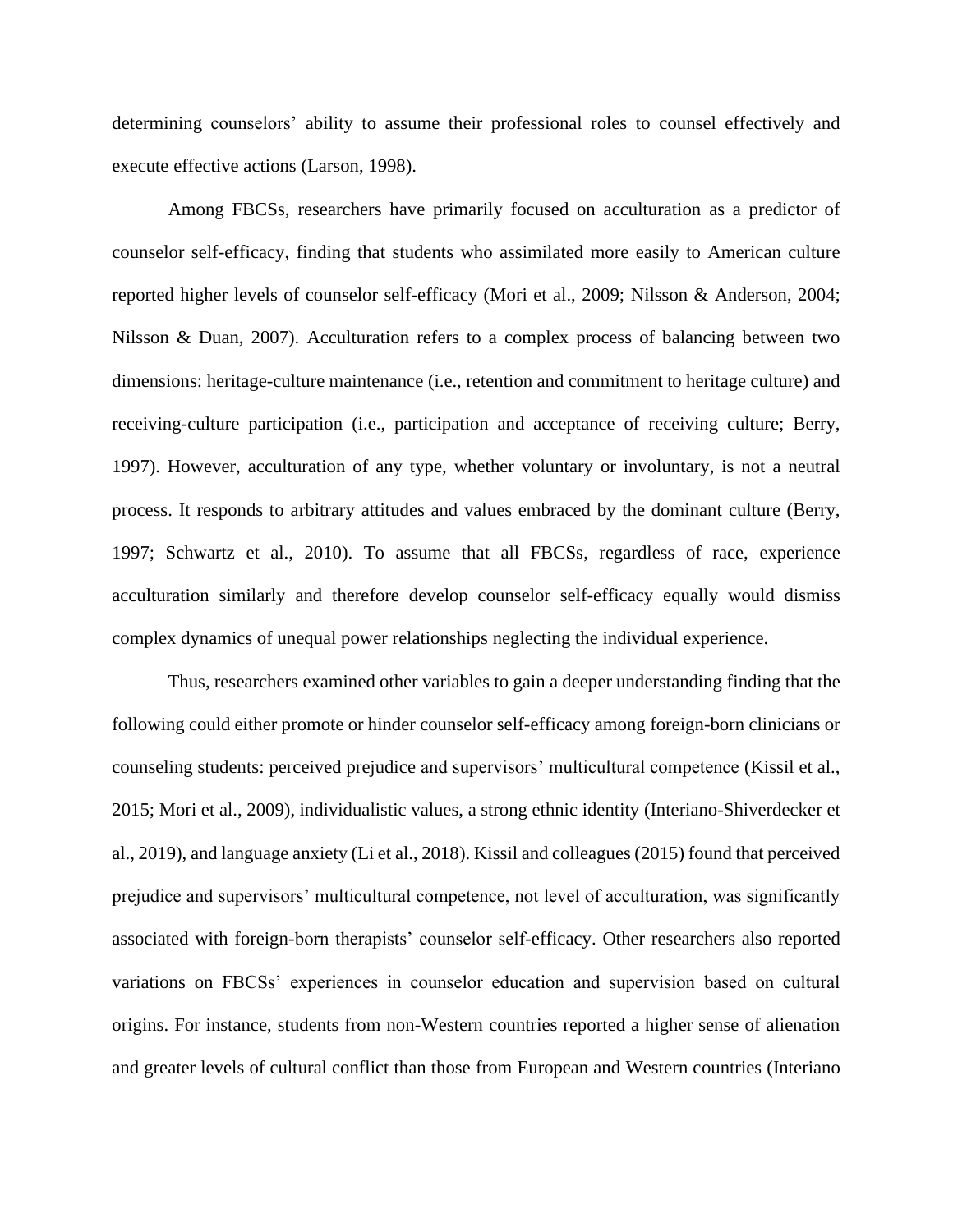& Lim, 2018). Foreign-born students also reported disregard, minimization, and even discrimination by peers and faculty members based on cultural and language differences (Interiano & Lim, 2018; Kissil et al., 2015; Ng & Smith, 2009). In a qualitative study (Interiano & Lim, 2018), FBCSs from Iran, Turkey, and Venezuela reported more recent incidents of discrimination based on their physical features. Several researchers (Behl et al., 2017; Interiano & Lim, 2018; Kissil et al., 2015; Li et al., 2018; Sherry et al., 2009) discussed cultural and racial differences in several aspects of their counseling training suggesting that students from non-European countries faced higher stress levels, lower levels of peer acceptance, and higher instances of discrimination than those from European countries. Although these studies highlighted differences in FBCSs' training experiences based on race-ethnicity, a direct relationship between FBCSs' race-ethnicity and counselor self-efficacy remains unexplored. Considering the importance of counselor selfefficacy in counselor identity development, understanding this relationship is necessary to design more effective curricula and training to support this student population in counselor education and supervision.

#### **Acculturative Stress**

Berry and colleagues (1987) defined acculturative stress as a psychological, somatic, and social stress occurring throughout the acculturation process and causing systematic health reduction. Individuals who encounter new cultural changes cognitively appraise them as opportunities or acculturative stressors (Berry et al., 1987). Acculturative stress develops when individuals believe they do not have sufficient coping resources or strategies to overcome the stressor. Research on international students in higher education shows that students of color, in comparison to students of European descent, felt discriminated against based on the social image of the culture from which the students originated (Lee & Rice, 2007). This challenge in adjusting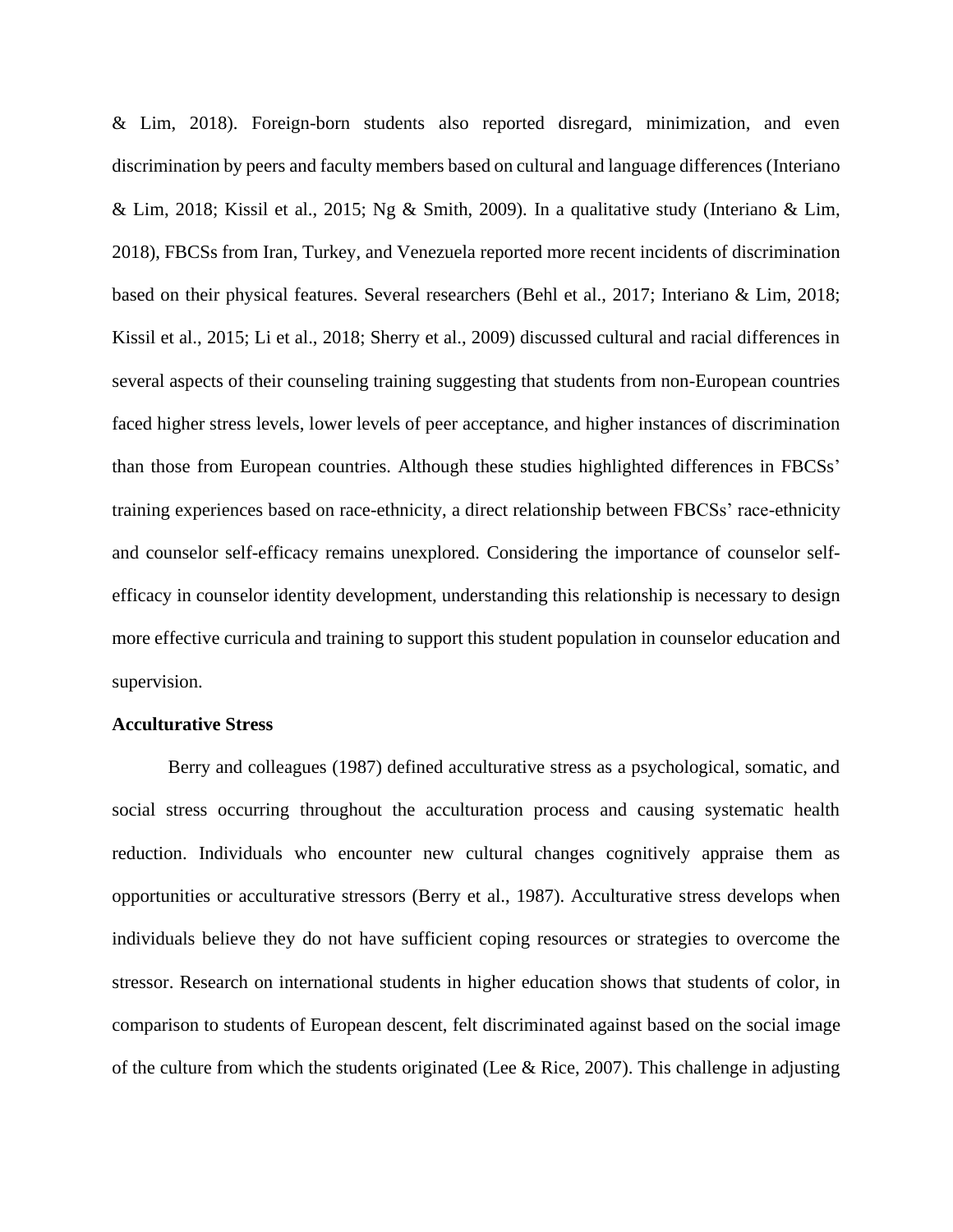to American culture caused international students to experience acculturative stress, social isolation, loneliness (McDowell et al., 2012), self-esteem and confidence issues, grief and loss, and difficulty communicating in English (Behl et al., 2017; Hirai et al., 2015; Interiano & Lim, 2018).

Behl and colleagues (2017) found that the academic needs of international students in counselor education correlated with their acculturation level and failure to integrate into the host culture. Interiano-Shiverdecker and colleagues (2019) reported that acculturative stress negatively impacted FBCSs' counselor self-efficacy. Although a clear connection exists between acculturative stress and counselor self-efficacy, the explorations of these constructs do not take into consideration with-in group differences such as race-ethnicity. Considering the negative relationship between acculturative stress and counselor self-efficacy, the racial diversity of FBCSs, and evidence that students of color experience more cultural difficulties than students of European descent, it is essential to investigate these factors together.

#### **Purpose of the Study**

Therefore, the purpose of this study was to examine how race-ethnicity affected counselor self-efficacy and acculturative stress within a sample of foreign-born counseling students. To this end, the authors constructed the following two research questions and associated hypotheses to evaluate the current study:

*Research Question 1:* Are there differences in counselor self-efficacy by race-ethnic group among foreign-born counseling students?

*Hypothesis 1:* There will be differences in counselor self-efficacy among FBCSs with Caucasian students reporting higher counselor self-efficacy than other FBCSs.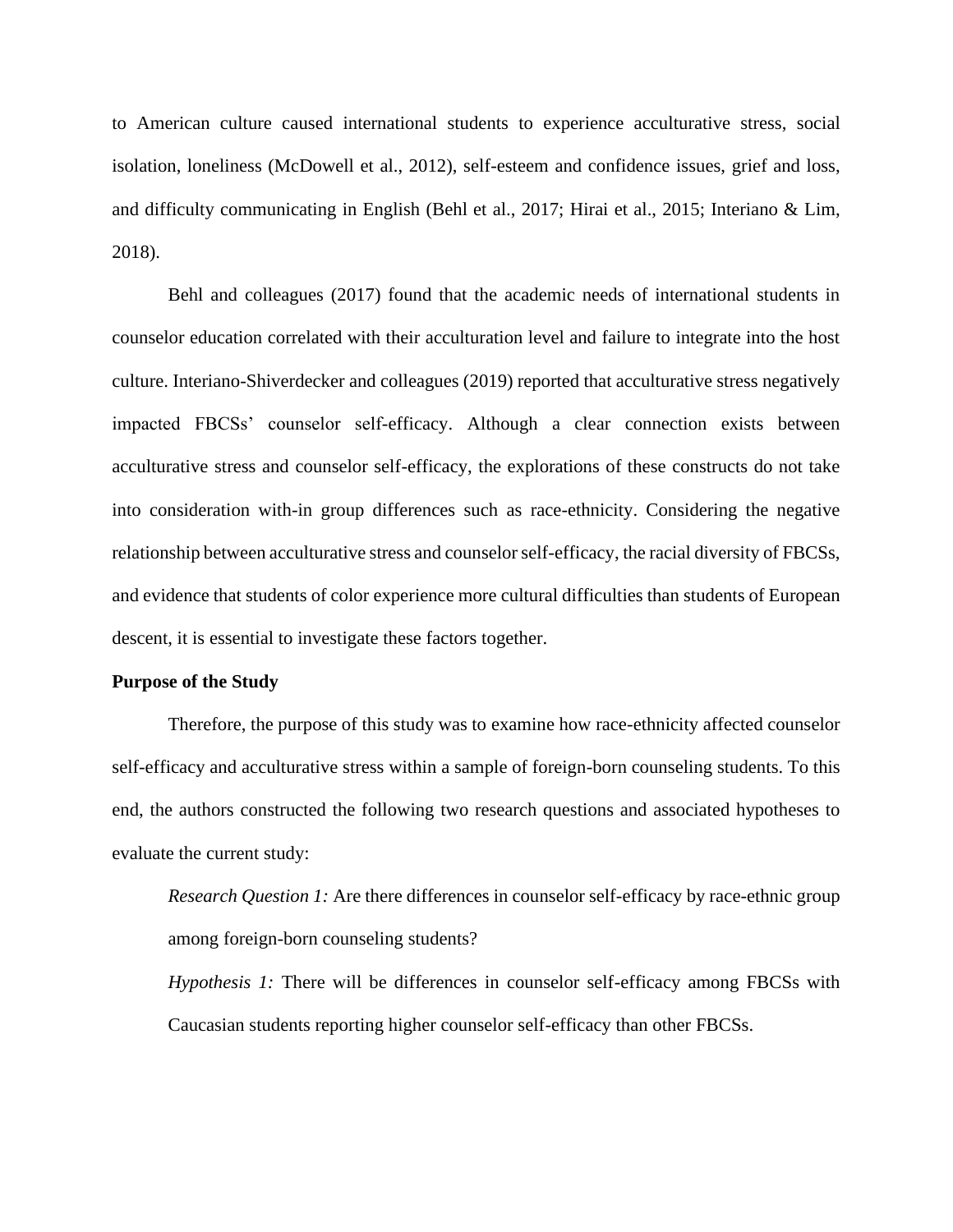*Research Question 2:* Are there differences in acculturative stress by race-ethnic group among foreign-born counseling students?

*Hypothesis 2:* There will be significant differences in acculturative stress among FBCSs with Caucasian students reporting less acculturative stress than other FBCSs.

#### **Method**

#### **Sampling Procedures**

After obtaining approval from the Institutional Review Board, the first author used purposive sampling to recruit FBCSs. The authors completed a priori power analysis using G\*Power (Faul et al., 2013), which indicated a minimum sample size of 50 participants for a oneway MANOVA with two dependent variables at 95% power, anticipated medium effect size, and an alpha of .05. Recruitment started by sending out a participation email to the Association of Counselor Education and Supervision (ACES) and Counseling Graduate Students (COUNSGRADS) electronic mailing lists. During this time, the first author also sent an email to 517 counseling department chairs, asking them to forward the request to master's and doctoral students, with 23% of them confirming the distribution of the email.

Embedded in the email was (a) a brief description of the survey with a request for their participation, (b) a link to the complete survey, (c) a confidentiality statement, and (d) the researchers' contact information. To encourage a higher response rate to the survey, the first author used recommended monetary incentives for the web-based survey (Dillman et al., 2014) and random prize draws, instead of prepaid or promised monetary incentives (Bosnjak & Tuten, 2003). Participants that completed the survey received the opportunity to provide their primary name and contact information for a random drawing to win one of four \$50 Amazon e-Gift cards upon completion of the survey. Participants' names and contact information for the drawing did not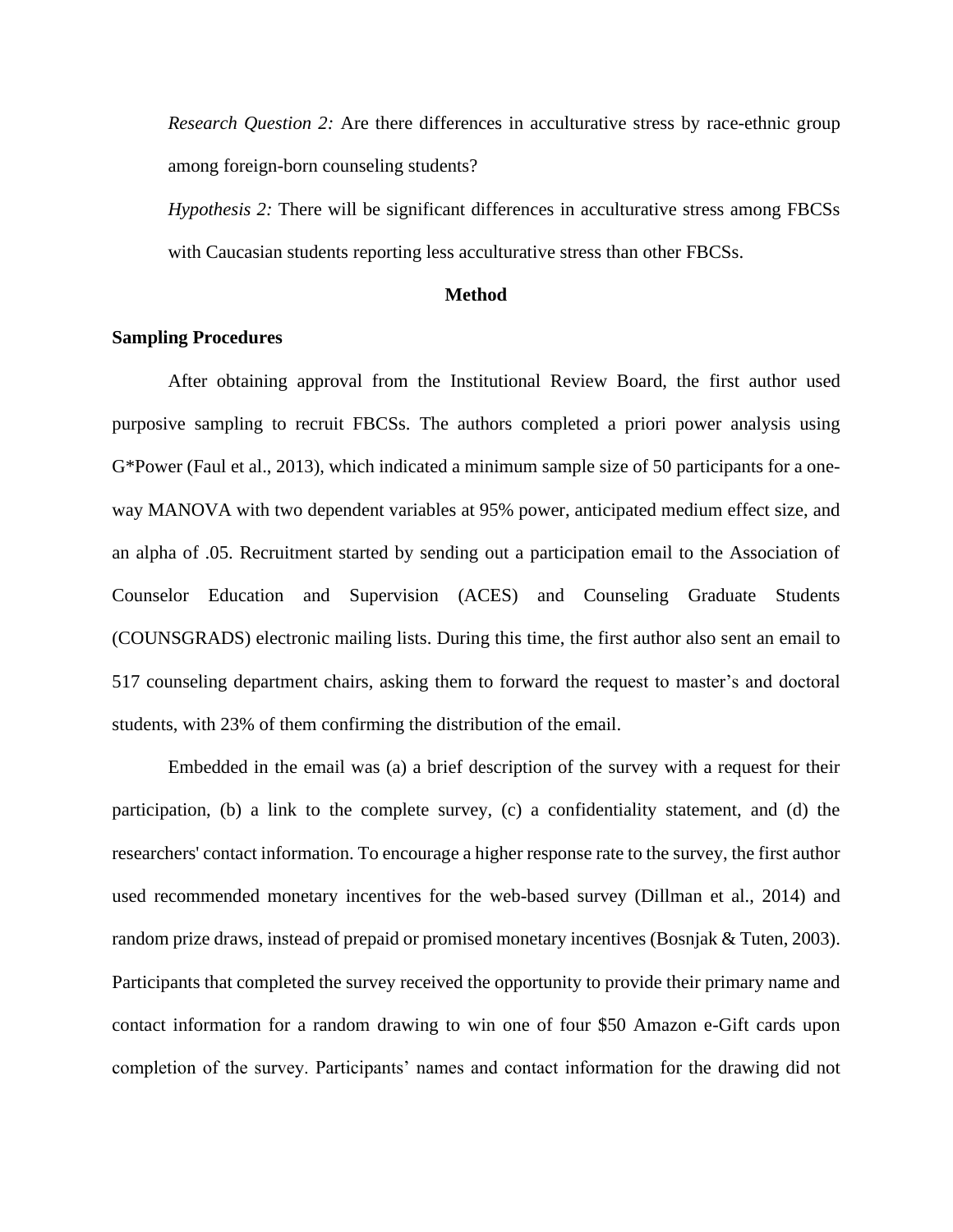connect to their survey responses to assure their anonymity. After two weeks into the survey collection period, the first author sent a second reminder email to invite participants who had not initiated or not completed the survey. The first author sent a third and final reminder five weeks after the second email to potential participants, leaving the survey open for two more weeks and finally closing the survey after 9 weeks.

#### **Participants**

One hundred and sixteen students participated in this study. From the total sample, the authors removed 22 (18.9%) participants who did not fit the inclusion criteria (i.e., current enrollment in a master's or doctoral program, born outside of the United States). Participants in this study were foreign-born students  $(N = 94)$  registered in counseling programs across the United States, with 47 (50%) students identifying as immigrants with naturalized citizenship or permanent residency and 47 (50%) as international students. In terms of race and ethnicity, 49% (*n* = 46) selfidentified as Asian/Pacific Islander,  $18\%$  ( $n = 17$ ) as Hispanic/Latinx,  $12\%$  ( $n = 11$ ) as Black/African, 11% ( $n = 10$ ) as Caucasian, 6% ( $n = 6$ ) as Middle Eastern, and 4% ( $n = 4$ ) as biracial/multiracial/other. Participants' ages ranged from 20 to 48 years with a mean age of 27.6 (*SD* = 5.7). Gender demographics were 77.7% (*n* = 73) female, 21.3% (*n* = 20) male, and 1% (*n* = 1) gender variant/non-conforming. Participants reported living in the United States for an average of 8.3 years (*SD* = 7.5), ranging from 4 months to 37 years. Seventy-one percent of participants (*n* = 67) were master's level students and 29% (*n* = 27) identified as doctoral students. Seventy-six (80.9%) participants were non-native English speakers. Most students studied in the northeast region of the United States (*n* = 35; 37%), followed by the southeast (*n* = 27; 29%), southwest (*n*  = 9; 10%), northwest (*n* = 9; 10%), Midwest (*n* = 8; 8%), south central (*n* = 5; 5%), and U.S.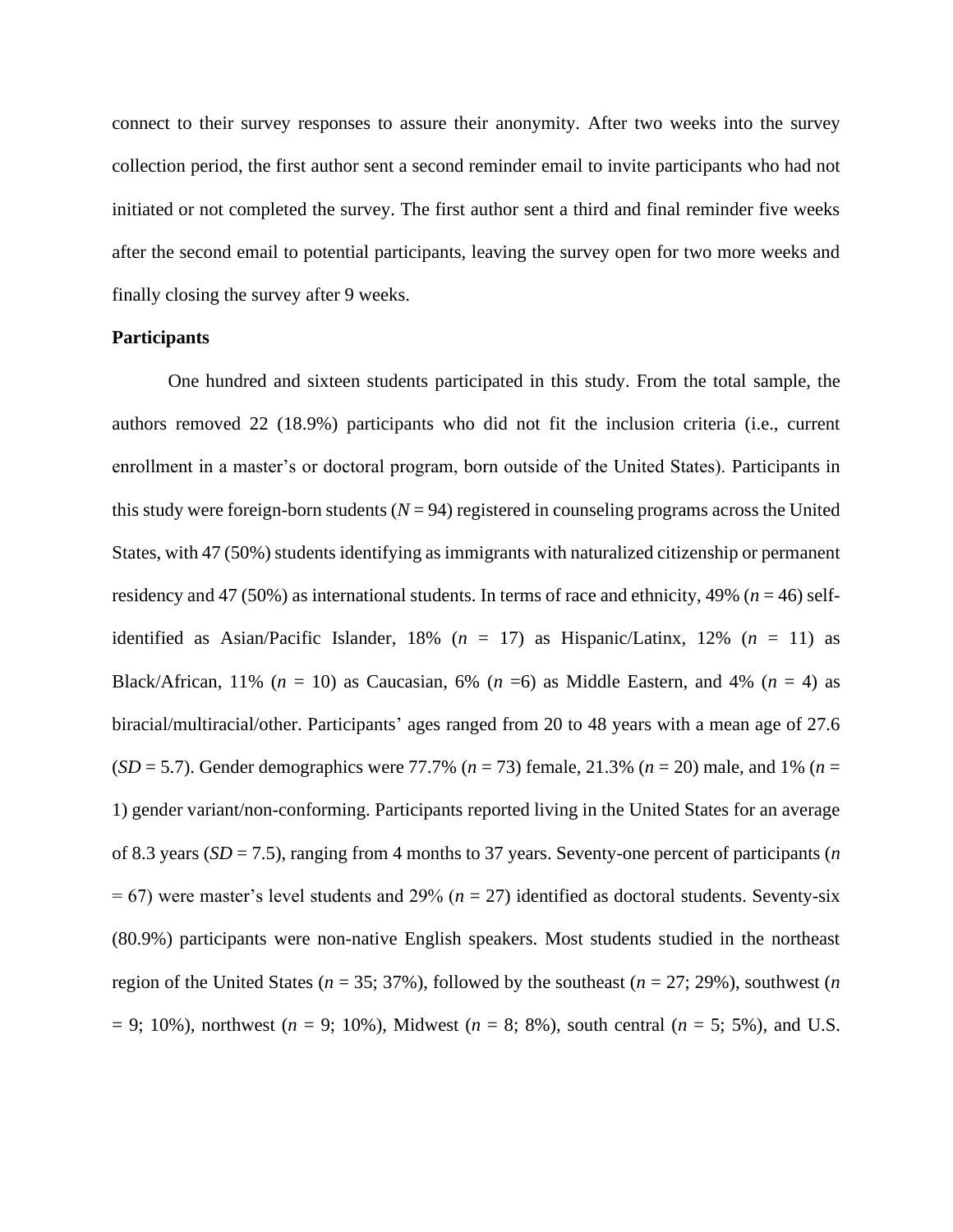territories  $(n = 1; 1\%)$ . The authors decided to not collect information on programs' CACREP status to ensure the required sample size.

#### **Instruments**

The survey consisted of several elements: a demographic and background information questionnaire; the Counseling Self-Estimate Inventory (COSE; Larson et al., 1992); and the Riverside Acculturative Stress Inventory (RASI; Benet-Martínez & Haritatos, 2005).

#### *Demographic Questionnaire*

The demographic questionnaire was an 11-item survey developed specifically for this study. Items gathered information on participants' race-ethnicity, country of origin, gender, age, years living in the United States, native language, field of study, and level of education. The survey also inquired about the geographical location of the participant's institution.

#### *Counseling Self-Estimate Inventory*

The Counseling Self-Estimate Inventory (COSE; Larson et al., 1992) measured participants' perceptions of self-efficacy. The instrument consisted of 37 items, that are positively and negatively worded, with all questions rated on a 6-point Likert-type scale ranging from 1 (*strongly disagree*) to 6 (*strongly agree*). The authors used the total scale score of the COSE, which ranged from 37 to 222 with higher scores representing greater degrees of self-perceived counseling self-efficacy. The COSE consisted of five subscales: micro-skills, counseling process, dealing with difficult client behaviors, cultural competence, and awareness of values. An example of a COSE statement is "I am confident that I will be able to conceptualize my client's problems." Initial validity estimates show that the instrument is positively related to counselor performance, selfconcept, problem-solving appraisal, performance expectations, and class satisfaction, and negatively related to state and trait anxiety (Larson et al., 1992). Prior studies' (Interiano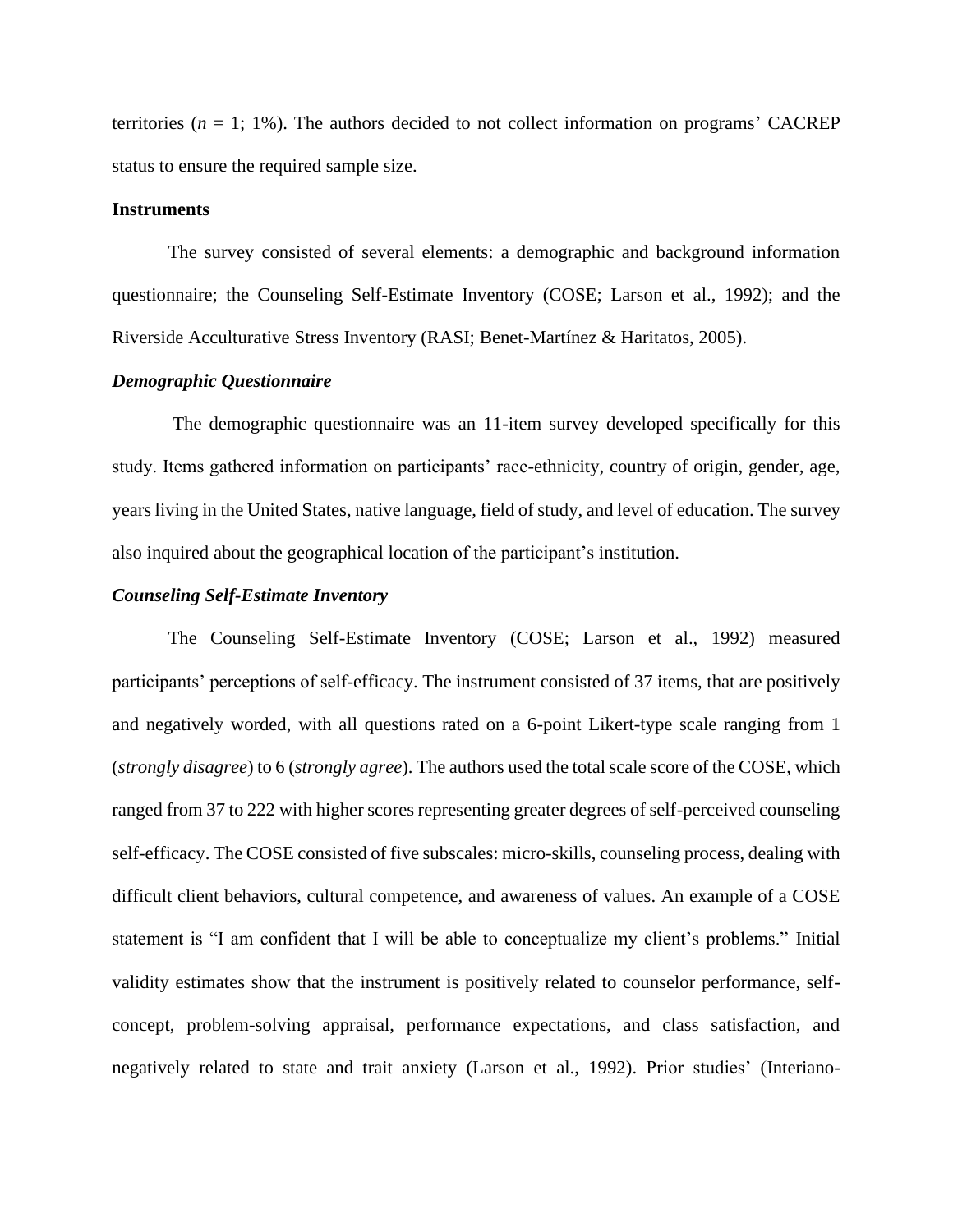Shiverdecker et al., 2019; Larson et al., 1992; Nilsson & Duan, 2007) internal consistency estimates ranged from .77 to .91. The COSE coefficient alpha for this study was .77.

#### *The Riverside Acculturation Stress Inventory*

The Riverside Acculturation Stress Inventory (RASI; Benet-Martínez & Haritatos, 2005) measured participants' levels of acculturative stress. The RASI provided a brief, yet comprehensive, instrument that continued to reflect the multidimensionality of acculturation. Its brief nature reduced participant burden and therefore facilitated completion rates (Benet & Martínez, 2005). Besides, the RASI is not specific to any ethnic group making it widely useable with a diverse population (Miller et al., 2011). Its focus on culture-specific work challenges made it relevant to assess acculturative stress related to FBCSs' professional training (Benet-Martínez & Haritatos, 2005; Miller et al., 2011). The RASI included 15 items assessing cultural-related challenges in the following five life domains: language skills, work, intercultural relations, discrimination, and cultural/ethnic makeup of the community (Benet-Martínez & Haritatos, 2005). Each item included a 5-point Likert scale from 1 (*strongly disagree*) to 5 (*strongly agree*). The authors used the total score of the RASI in this study with scores ranging from 5 to 75. A sample item included ''Because of my background, I have to work harder than most Americans'' (Benet-Martinez & Haritatos, 2005). Previous research established convergent and discriminant validity of these measures in both European American and ethnic minority samples (Benet-Martinez & Haritatos, 2005). Prior internal consistency estimates for the RASI total score ranged from .79 to .87 (Benet-Martínez & Haritatos, 2005; Interiano-Shiverdecker et al., 2019; Miller et al., 2011). The RASI coefficient alpha value for this study was .83.

# **Data Analysis**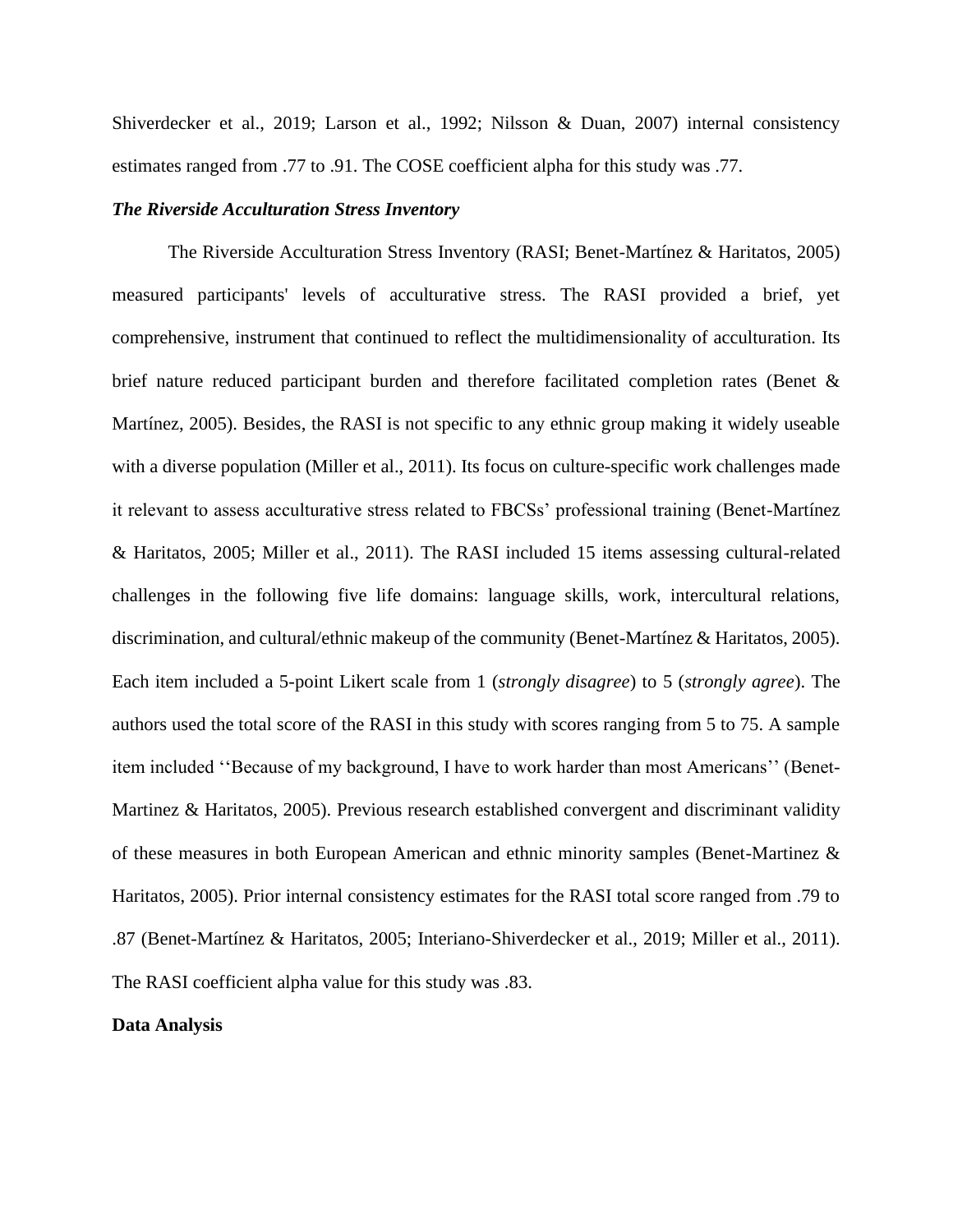This study used the Statistical Package for Social Sciences software (SPSS; Version 25.0) to screen, analyze, and gather descriptive data. Prior to conducting the major statistical analyses, the authors screened for missing data, multivariate outliers, and the assumptions for multivariate analysis of variance (MANOVA). Less than 5% of data were missing for any single variable and Little's MCAR test suggested that the authors could treat the missing values as missing completely at random. There were no multivariate outliers, and the assumptions of linearity, normality, multicollinearity, and homogeneity of covariance matrices suggested all the assumptions were tenable. To maintain methodological soundness in light of the small number of participants who identified as Middle Eastern, biracial, multiracial, and other and the number of variables contained in the analysis, the authors combined these groups into one group (i.e., OTHER).

#### **Results**

Table 1 summarizes the means and standard deviations for counselor self-efficacy and acculturative stress by race-ethnic group. The Caucasian group had the highest counselor selfefficacy mean ( $M = 168.69$ ,  $SD = 3.31$ ) and the lowest acculturative stress ( $M = 35.50$ ,  $SD = 3.55$ ). Black/African and other respondents had the lowest counselor self-efficacy and the highest acculturative stress. The authors conducted a one-way MANOVA to test statistically significant differences in counselor self-efficacy and acculturative stress among different racial groups, *F*(8,  $176$ ) = 3.35, Wilks'  $\Lambda$  = 4.88,  $p < .001$ , partial  $\eta^2 = .18$ . The univariate follow-up tests indicated statistically significant differences for both outcome variables, counselor self-efficacy  $(F(4, 89)) =$ 8.14 *p* < .001, partial  $\eta^2 = .27$ ) and acculturative stress ( $F(4, 89) = 3.56$ ,  $p < .01$ , partial  $\eta^2 = .14$ ).

The authors conducted a post hoc analysis to determine how race-ethnic groups were different in the outcome variables. For counselor self-efficacy, Caucasian participants had significantly higher mean values than all other race-ethnic groups. The authors estimated mean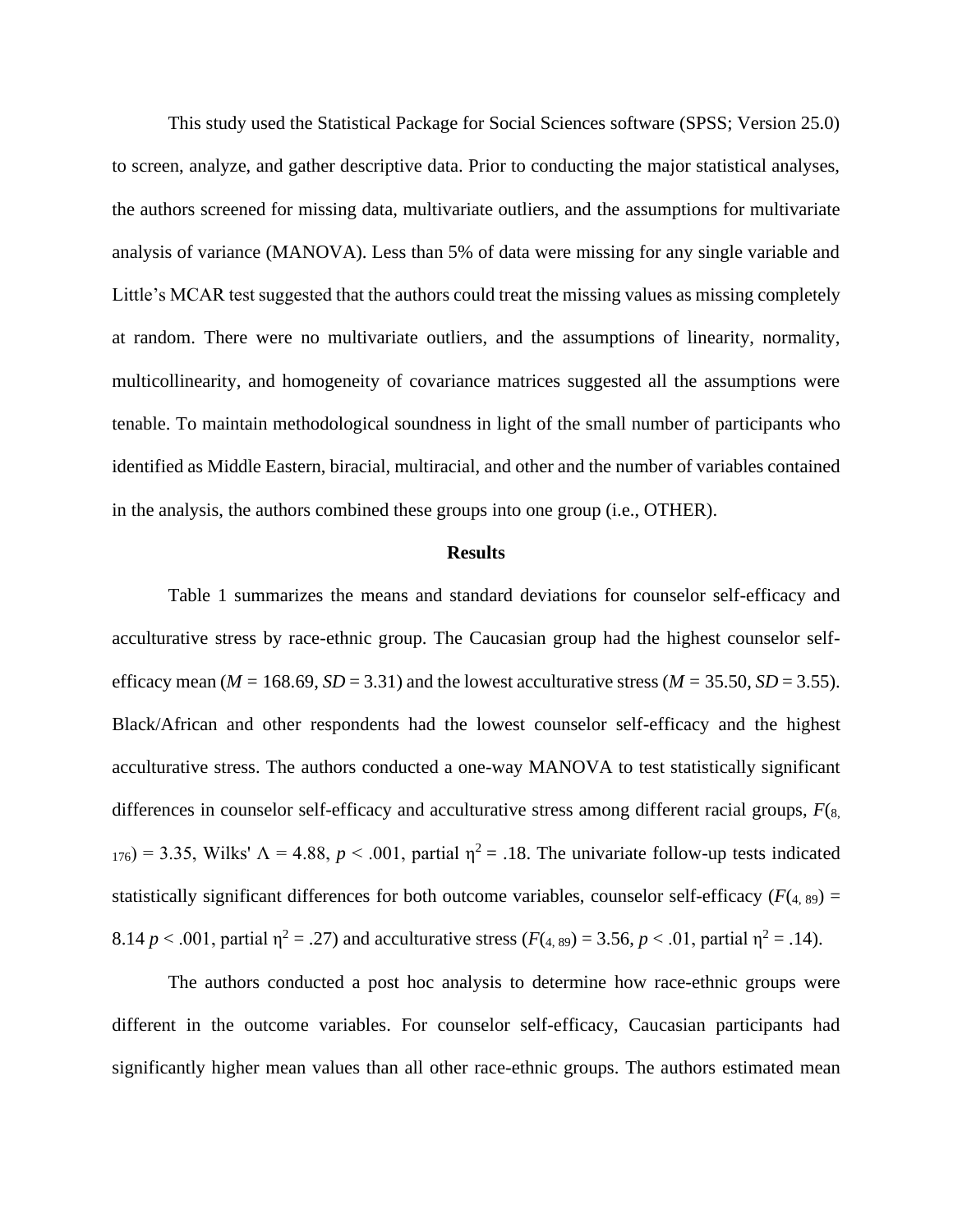difference effect sizes using either *Glass's Δ* (used when standard deviations were different) or Hedges' *g* (used when sample sizes are different). The effect sizes were very large, suggesting a large magnitude of difference between Caucasian and all other ethnic groups. The effect sizes, as measured by Hedges' *g* or Glass's Δ between Caucasian and other ethnic groups were 1.33 for Hispanic/Latinx, 1.20 for Asian/Pacific Islanders, 1.83 for Black/African, and 1.84 for all other ethnic groups.

There was a statistically significant difference in the means between groups for acculturative stress,  $F(x, 89) = 3.56$ ,  $p < .01$ , partial  $\eta^2 = .14$ . Post hoc analyses indicated that the mean values for acculturative stress were statistically significantly lower between Caucasian FBCSs and all other ethnic groups except for Hispanic/Latinx FBCSs. There was no statistically significant difference between Caucasian and Hispanic/Latinx FBCSs. The effect sizes, as measured by Hedges' *g* between Caucasian and other ethnic groups were .95 for Asian/Pacific Islanders, 1.14 for Black/African, and 1.23 for all other ethnic groups.

#### **Table 1**

*Means and Standard Deviations for Counselor Self-Efficacy and Acculturative Stress by Race-Ethnicity Groups*

|             | Caucasian<br>$(n = 10)$ |       | Hispanic/<br>Latinx<br>$(n = 17)$ |       | Asian/Pacific<br>Islander<br>$(n = 46)$ |       | Black/African<br>$(n = 11)$ |           | <b>OTHER</b><br>$(n = 10)$ |           |
|-------------|-------------------------|-------|-----------------------------------|-------|-----------------------------------------|-------|-----------------------------|-----------|----------------------------|-----------|
|             | M                       | SD    | M                                 | SD    | M                                       | SD    | M                           | <i>SD</i> | M                          | <u>SD</u> |
| <b>COSE</b> | 168.69                  | 12.44 | 155.47                            | 8.20  | 153.76 12.43                            |       | 145.91                      | 4.81      | 145.80                     | -3.16     |
| <b>RASI</b> | 35.50                   | 16.20 | 46.57                             | 10.96 | 46.57                                   | 10.31 | 50.91                       | 10.42     | 52.60                      | 11.02     |

*Note*. COSE = Counselor Self-Efficacy; RASI = Riverside Acculturative Stress Inventory.

#### **Discussion**

The current investigation examined how race-ethnic differences among FBCSs affected counselor self-efficacy and acculturative stress. The results of the current study extend the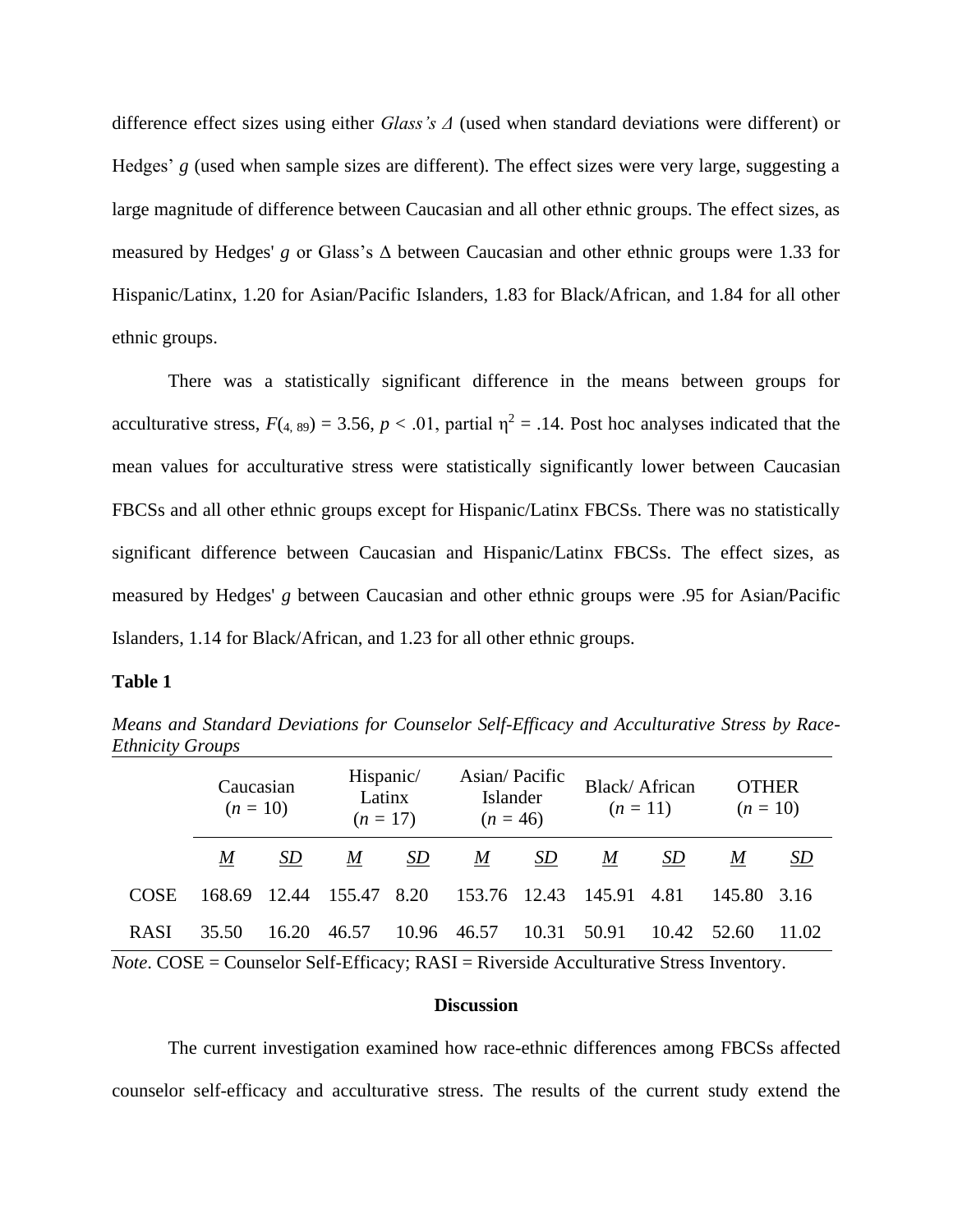knowledge of previously published literature on this population. The finding that FBCSs' cultural transitions can either promote or hinder counselor self-efficacy among trainees is consistent in several prior studies (Interiano-Shiverdecker et al., 2019; Kissil et al., 2015; Li et al., 2018; Nilsson & Duan, 2007). Negative relationships between acculturative stress and counselor self-efficacy suggest that moving to the United States can pose numerous challenging adjustments for foreignborn students (e.g., language difficulties, adjusting to a new educational system and culture, prejudice, and discrimination). However, researchers continuously studied these variables without considering with-in group differences, such as race-ethnicity.

The results of this study provided support for each hypothesis. The first research question and hypothesis sought to explore whether membership to different race-ethnic groups led to significant differences in counselor self-efficacy, with Caucasian students reporting higher counselor self-efficacy than other FBCSs. The results indicated statistical significance in the means between groups for counselor self-efficacy, with Caucasian FBCSs reporting the highest scores of counselor self-efficacy, followed by Hispanic/Latinx, Asian/Pacific Islander, Black/African, and finally OTHER. A previous study with FBCSs found that a strong ethnic identity positively correlated with counselor self-efficacy (Interiano-Shiverdecker et al., 2019), yet when the authors separated FBCSs by race/ethnicity, Caucasian FBCSs scored higher than other groups. Calculated means for Hispanic/Latinx, Asian/Pacific Islander, Black/African, and OTHER also fell within a medium range score of counselor self-efficacy, with Caucasian FBCSs being the only group within a high range. With counseling primarily based on Euro-American values and behaviors, it is possible that Caucasian FBCSs experienced less difficulty maintaining a strong ethnic identity known to positively contribute to counselor self-efficacy (Interiano-Shiverdecker et al., 2019). On the other hand, Hispanic/Latinx, Asian/Pacific Islander, Black/African, and OTHER FBCSs may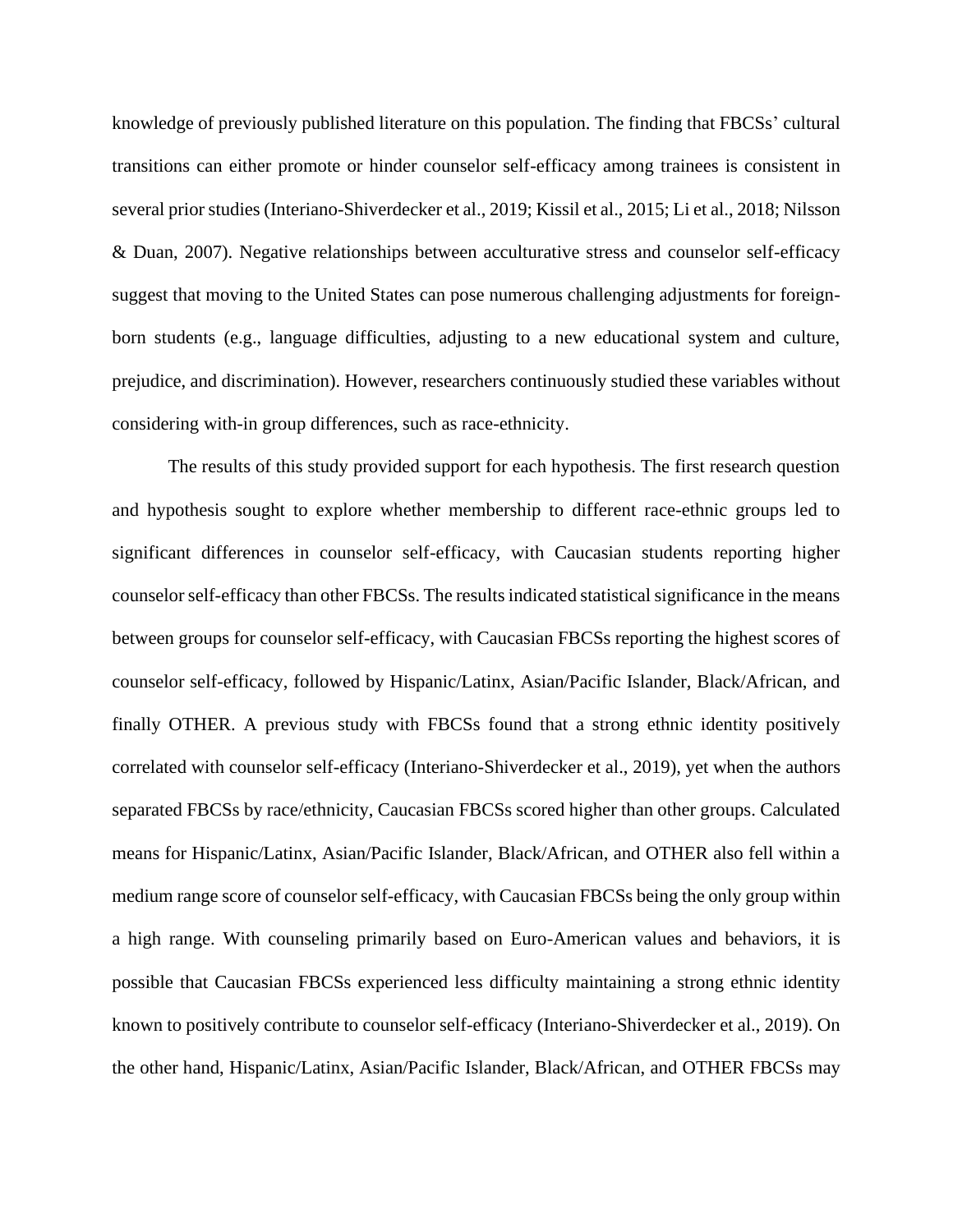have experienced higher incidents of discrimination as students of color report in other disciplines (Hirai et al., 2015; Lee & Rice, 2007; McDowell et al., 2012). These experiences could have interrupted exploration and commitment to their ethnocultural group required to develop a strong ethnic identity (Phinney & Ong, 2007). Therefore, these findings indicate that different race-ethnic groups of FBCSs do not share similar beliefs in their ability to counsel.

Previous research indicated an inverted correlation between acculturative stress and counselor self-efficacy (Interiano-Shiverdecker et al., 2019), without considering the intersectionality of race-ethnicity in these experiences. The second research question and hypothesis, therefore, sought to explore if race-ethnicity led to significant changes in acculturative stress. The means for each race-ethnic group reported some level of acculturative stress, giving evidence to the fact that moving to the United States can pose numerous challenging adjustments for foreign-born students. However, following a similar pattern to the first research question, the mean values for acculturative stress were statistically significantly lower for Caucasian FBCSs than all other ethnic groups except for Hispanic/Latinx FBCSs. The authors believe that the lack of statistical significance between Caucasian and Hispanic/Latinx FBCSs is due to the variability of race within the Hispanic/Latinx community. It is possible that some Hispanic/Latinx participants had racial characteristics (e.g., white skin) that allowed them to blend in and therefore experience less acculturative stress than other participants in the same category. This variability could have limited the authors' ability to group Hispanic/Latinx FBCSs. Table 1 shows how the group means for counselor self-efficacy and acculturative stress inversely paralleled one another. Groups such as Black/African and OTHER who had the lowest CSE scores reported the highest acculturative stress. Two major factors that influence acculturative stress are the magnitude of cultural differences between one's culture of origin and the new culture, and host attitudes towards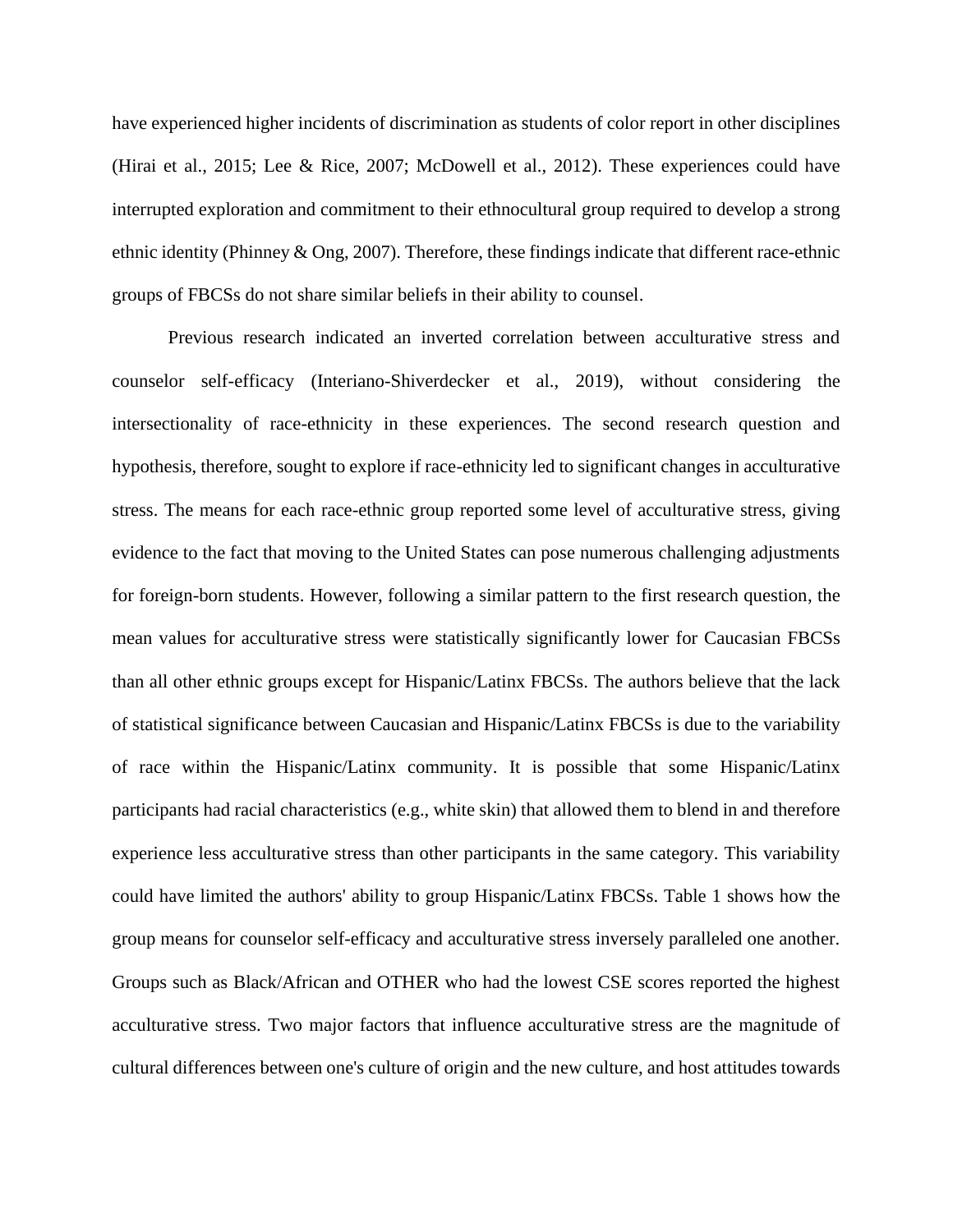a particular racial or ethnic group (Berry et al., 1987; Schwartz et al., 2010). Although Caucasian FBCSs also experience cultural adaptations, it is possible that similarities between their heritage culture and the dominant culture of the United States diminished their experiences of acculturative stress in comparison to non-Caucasian FBCSs. Host attitudes towards Asian/Pacific Islander, Black/African, and OTHER in comparison to Caucasian FBCSs could also present a possible influencing element. Previous researchers (Behl et al., 2017; Hirai et al., 2015; Interiano-Shiverdecker et al., 2019; McDowell et al., 2012) reported that higher incidents of acculturative stress negatively impact non-European students the most. Therefore, it is possible that students more prone to alienation, disregard, and discrimination from peers, clients, and faculty members reported the highest levels of acculturative stress and the lowest levels of counselor self-efficacy.

### **Implications for Counselor Education and Supervision**

Based on the study's findings, the authors offer the following recommendations to address race-ethnic differences among FBCSs regarding acculturative stress and counselor self-efficacy. This study highlighted the differences between FBCSs, acknowledging the heterogeneity of this group. They constitute diversity in terms of language, culture, religion, and race-ethnicity. Foreignborn students did not experience acculturative stress or develop counselor self-efficacy in similar ways. According to the findings of the current study, non-Caucasian FBCSs experienced higher levels of acculturative stress. This experience could have negatively impacted their counselor selfefficacy. Therefore, the authors recommend FBCSs, counselor educators, and supervisors share the onus of addressing cultural issues throughout their training. The authors believe that open discussions of diversity traits such as race and ethnicity, acculturative stress, and counselor selfefficacy could normalize common barriers to success and empower FBCSs to discuss their unique experiences. Activities of self-reflection could also help FBCSs recognize protective and risk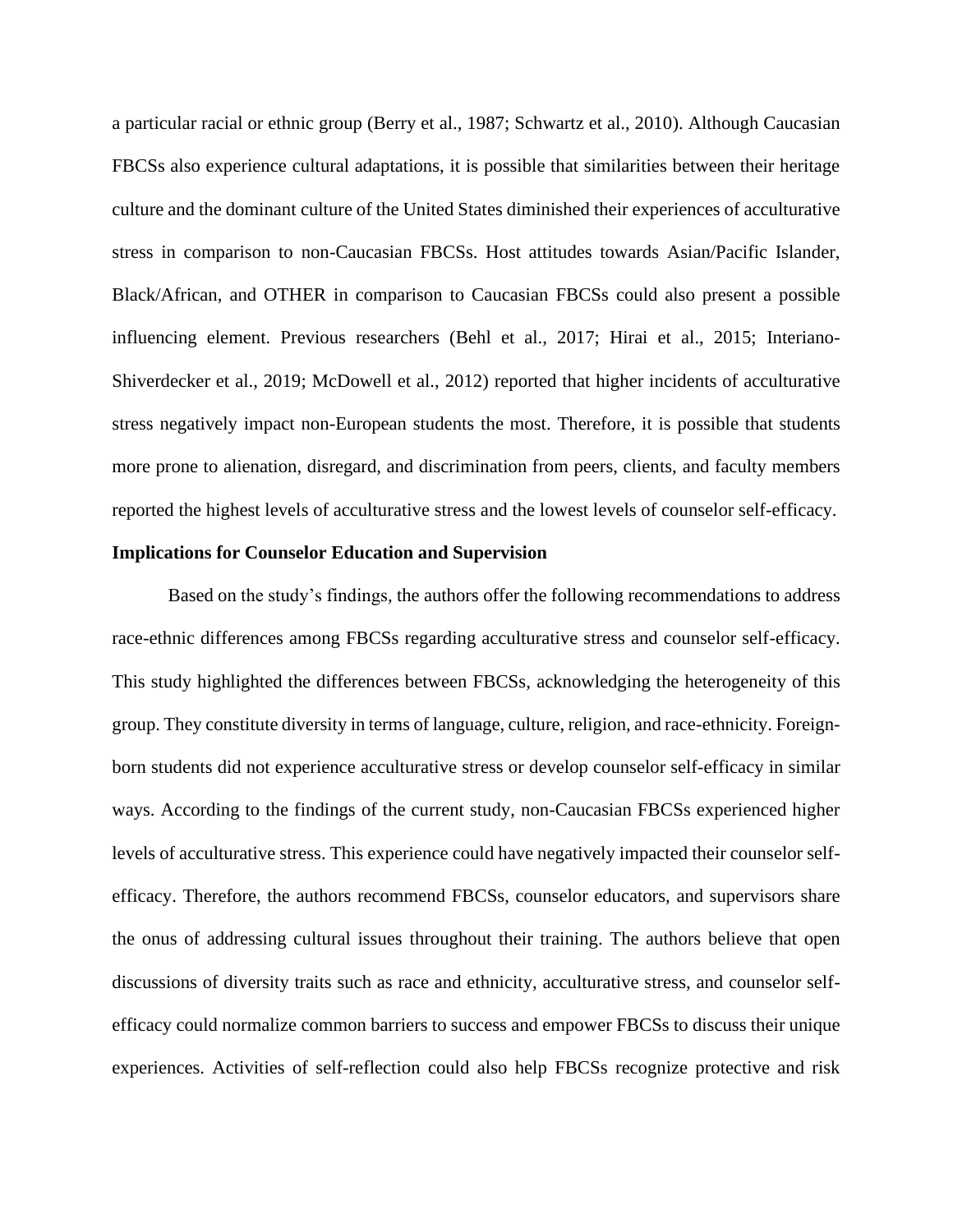factors for acculturative stress. These dialogues may also facilitate multicultural and social justice counseling competencies (Ratts et al., 2016) for FBCSs to reflect on their experiences of privilege and power and initiate these conversations with clients, colleagues, faculty, and supervisors.

At the same time, the findings of the current study provide specific recommendations for counselor educators and supervisors. These findings can help faculty and supervisors recognize race-ethnic differences between FBCSs and, as a result, intentionally develop policies and practices designed to create an atmosphere conducive to the exploration and inclusion of diverse students. For example, counselor educators and supervisors can address issues associated with cultural differences (e.g., cross-cultural supervision, privilege, oppression) during orientation meetings, classroom discussions, or one-on-one meetings. In addition, counselor educators and supervisors knowledgeable of acculturative stress indicators may recognize and help FBCSs address factors casting a shadow over their counseling training. Given that for all race-ethnic groups, except Caucasian FBCSs, counselor self-efficacy scores fell within a medium range, counselor educators and supervisors should consider curriculum, training, and supervision strategies that support FBCSs' confidence to effectively counsel clients and perform counselingrelated behaviors. Although most counselor training programs in the United States promote and include multicultural awareness and interventions in their curriculum (CACREP, 2016), the major training approaches reflect a paradigm that embodies Euro-American values, beliefs, traditions, and practices (Sue et al., 2019). Following CACREP (2016) standards to demonstrate systematic efforts to ensure recruitment and retention of a diverse student body through an inclusive learning environment, counselor educators and supervisors must understand the invisible, yet significant, cultural barriers existing in FBCSs' training and supervision. These findings can help counselor educators and supervisors engage in systemic advocacy by critically examining Euro-American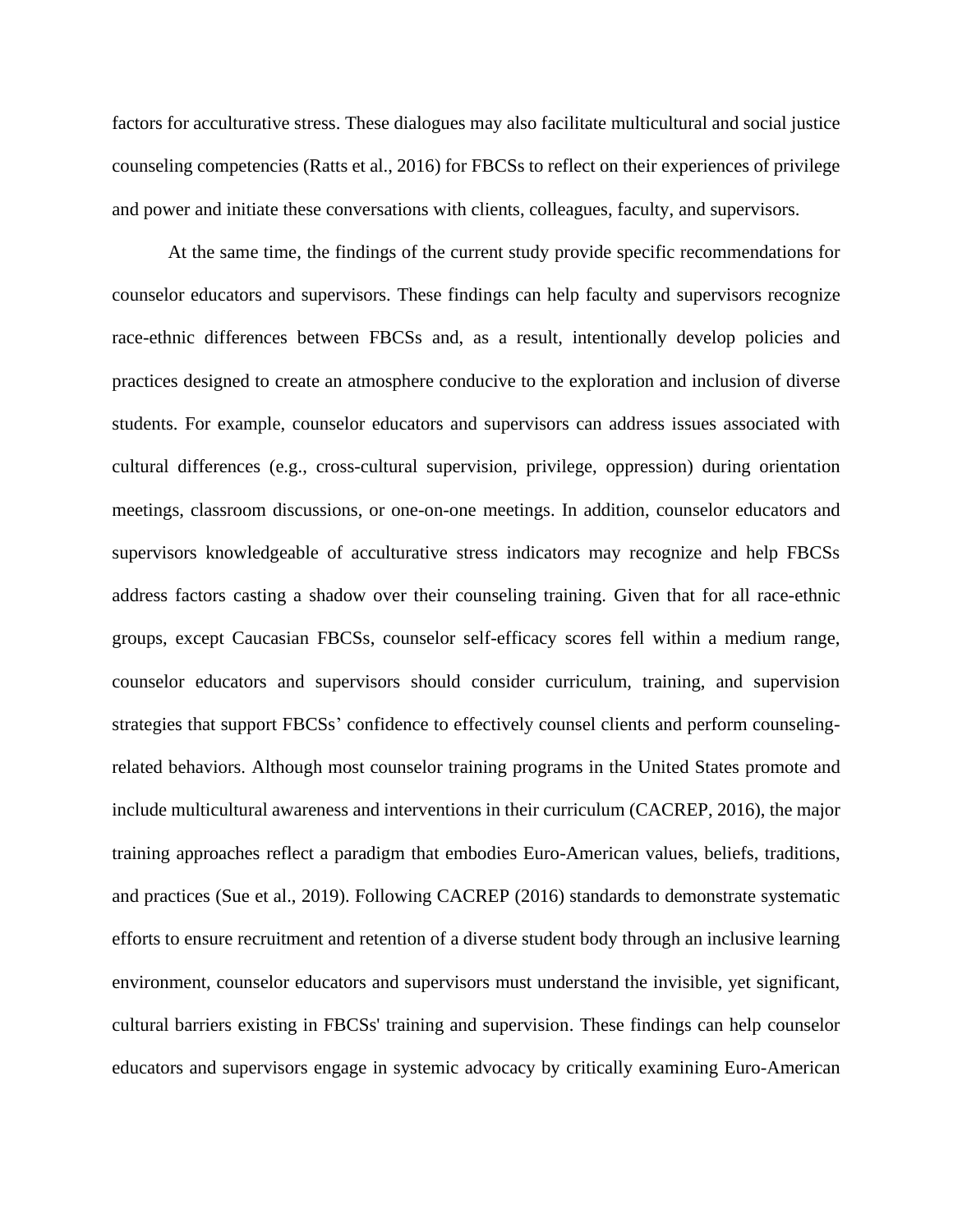values embedded in counseling and their comparison to FBCSs' heritage culture. These efforts can help increase counselor self-efficacy among FBCSs.

#### **Limitations and Future Research**

It is important to interpret results from the current study in light of certain limitations. Although this study explored one important with-in group difference, this study did not include other factors (e.g., gender, residency status, time living in the United States, intentions after graduation, educational level). Differences between residency status (i.e., international students versus immigrants) or education level (i.e., master's versus doctoral students) could have potentially affected self-reports on counselor self-efficacy and acculturative stress. Second, the survey, written in English, could potentially affect participants' comfortability in understanding and answering the questions. Third, the groups were not similar in size; therefore, there is the possibility that experiences of a particular group reflected in the findings of this study more than other groups. Fourth, the group OTHER included participants who self-identified as biracial, multiracial, and Middle Eastern. Finally, social desirability poses a limitation to the results. The data collected in this study was self-reported and the participants were at risk of providing socially desirable answers.

Future research ought to explore with-in group differences such as residency status and educational level. The authors also recommend future investigations to focus more in-depth and longitudinally on specific cultural challenges related to FBCSs' race-ethnicity. Qualitative inquiries could illustrate strategies and policies set in place to support their counselor training as culturally diverse students, while also highlighting areas that require further attention. Gathering this type of information might have serious implications for multiculturally competent student retention policies. Moreover, scholars could explore faculty members' worldviews to critically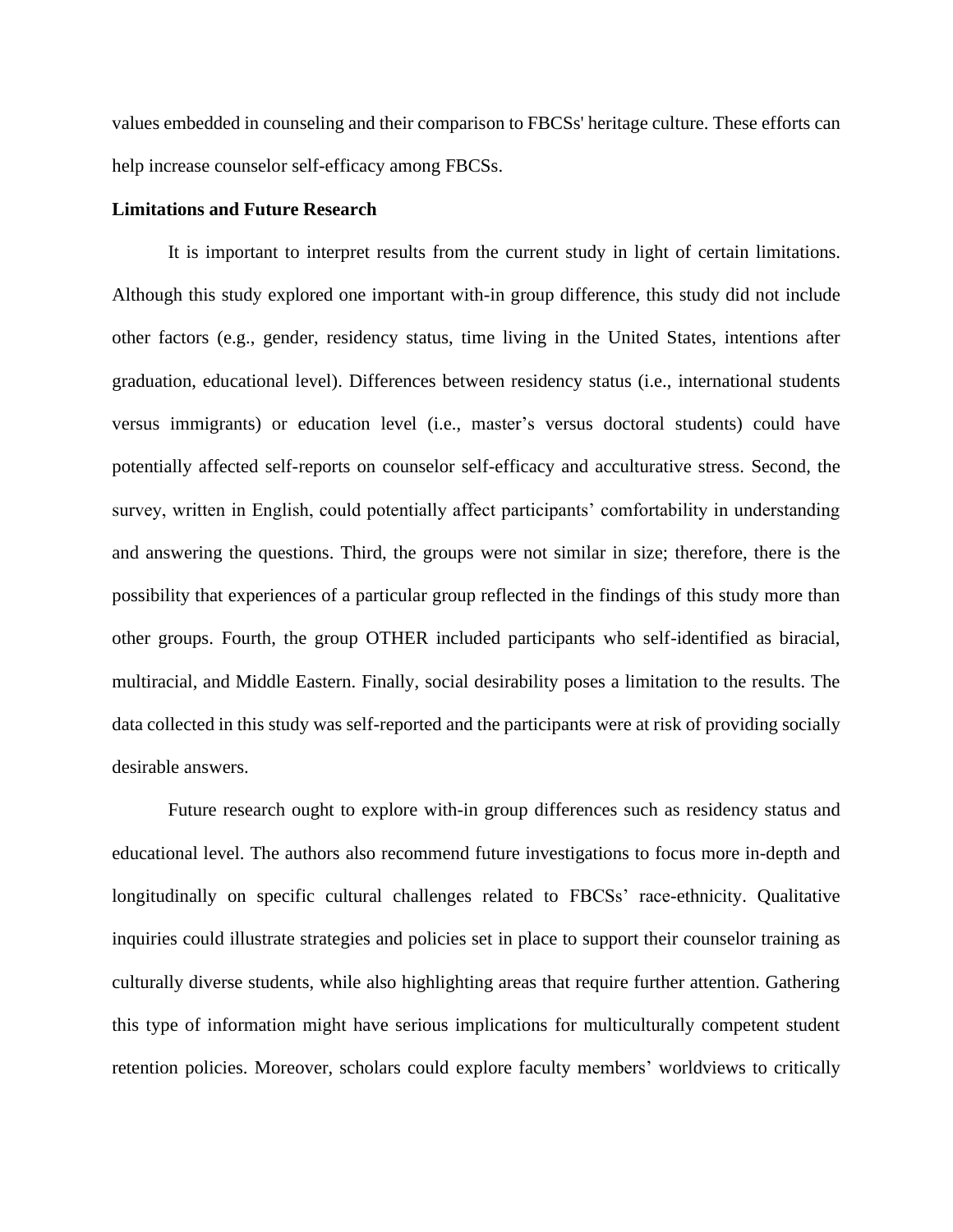examine the embedded Euro-American cultural values of counseling that may increase acculturative stress among different FBCSs' race-ethnic groups. In addition, the authors recommend research focused specifically on FBCSs who identify as Middle Eastern, biracial, or multiracial to capture their unique experiences. Research focused on FBCSs' intersecting identities can foster counseling curriculums and programs aligned with CACREP's (2016) standards and the MSJCC (Ratts et al., 2016) competencies.

## **Conclusion**

In sum, the current study intended to examine the effects of race-ethnicity on counselor self-efficacy and acculturative stress among foreign-born counseling students. Results indicated that compared to Caucasian FBCSs, students who self-identified as Hispanic/Latinx, Asian/Pacific Islander, Black/African, and other categories reported less counselor self-efficacy and higher acculturative stress. Academics in counselor education can use the findings of this study to better understand FBCSs' experiences in counselor education and supervision.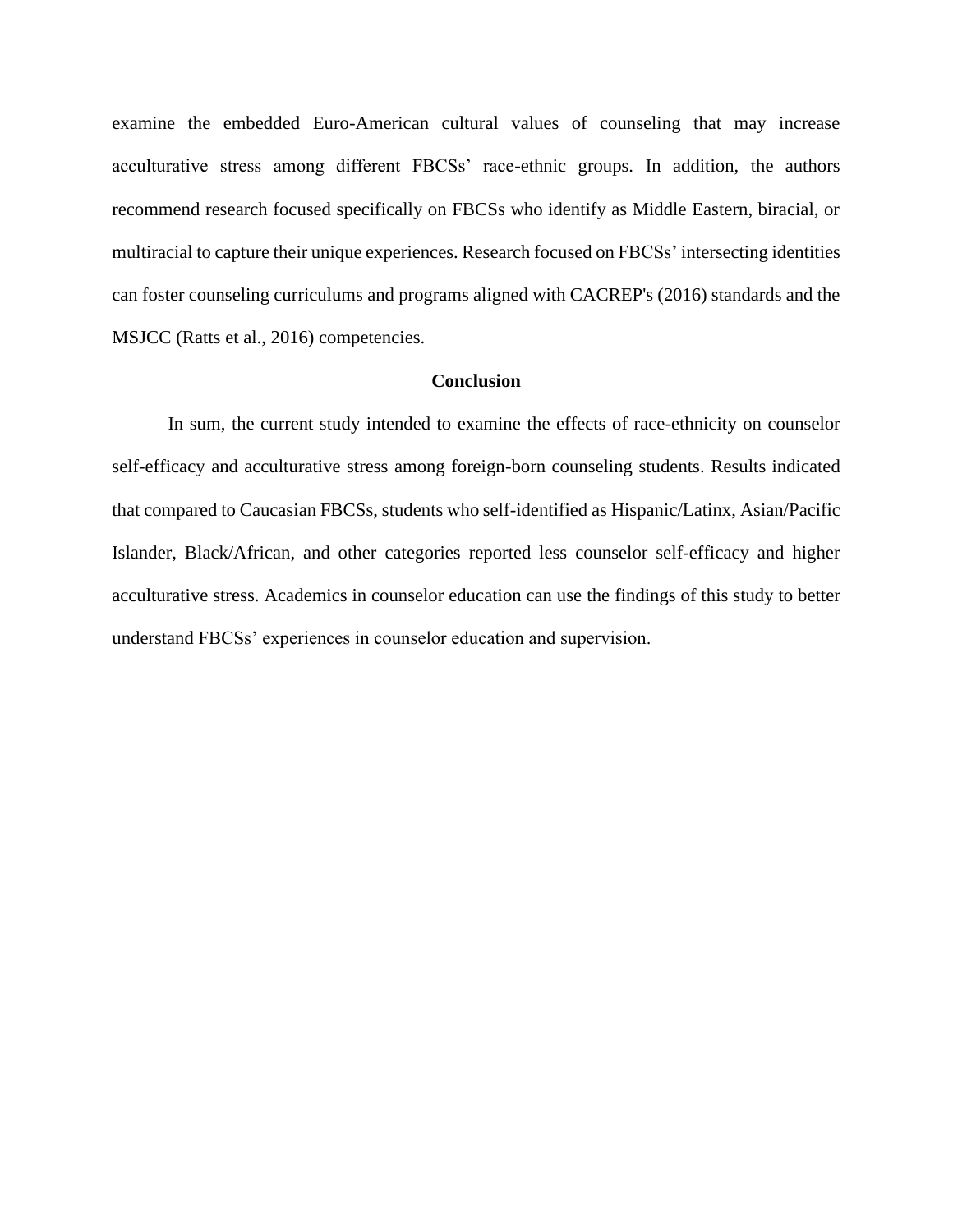### References

- Baggerly, J., & Osborn, D. (2006). School counselors' career satisfaction and commitments: Correlates and predictors. *Professional School Counseling, 9*(3)*,* 197–205. [https://doi.org/10.1177/2156759X0500900304](https://doi.org/10.1177%2F2156759X0500900304)
- Bandura, A. (1977). Self-efficacy: Toward a unifying theory of behavioral change. *Psychological Review*, *84*(2), 191-215.<https://doi.org/10.1037/0033-295X.84.2.191>
- Bandura, A. (Ed.). (1986). *Social foundations of thought and action: A social cognitive theory.*  Prentice Hall.
- Behl, M., Laux, J. M., Roseman, C. P., Tiamiyu, M., & Spann, S. (2017). Needs and acculturative stress of international students in CACREP programs. *Counselor Education & Supervision, 56*(4), 305-318.<https://doi.org/10.1002/ceas.12087>
- Benet-Martínez, V. & Haritatos, J. (2005). Bicultural identity integration (BII): Components and psychosocial antecedents. *Journal of Personality, 73*(4)*,* 1015–1050. <https://doi:10.1111/j.1467-6494.2005.00337.x>
- Berry, J. W. (1997). Immigration, acculturation, and adaptation. *Applied Psychology: An International Review, 46*(1), 5-68. <https://doi.org/10.1111/j.1464-0597.1997.tb01087.x>
- Berry, J. W., Kim, U., Minde, T., & Mok, D. (1987). Comparative studies of acculturative stress. *International Migration Review, 21*(3)*,* 490–511. [https://doi:10.2307/2546607.](https://doi:10.2307/2546607)
- Bosnjak, M., & Tuten, T. L. (2003). Prepaid and promised incentives in web surveys: An experiment. *Social Science Computer Review, 21*(2), 208–217. [https://doi.org/10.1177/0894439303021002006](https://doi.org/10.1177%2F0894439303021002006)
- Council for Accreditation of Counseling and Related Educational Programs. (2016). *2016 CACREP standards.* Author.
- Council for Accreditation of Counseling and Related Educational Programs. (2014). *CACREP vital statistics 2013: Results from a national survey of accredited programs.* Author.
- Council for Accreditation of Counseling and Related Educational Programs. (2018). *CACREP vital statistics 2017: Results from a national survey of accredited programs.* Author.
- Dillman, D. A., Smyth, J. D., Christian, L. M. (2014). *Mail and internet surveys: The tailored design method,* (4<sup>th</sup> ed.). Wiley.
- Faul, F., Erdfelder, E., Buchner, A., & Lang, A.-G. (2013). Statistical Power Analyses Using G\*Power 3.1: Tests for Correlation and Regression Analyses. Behavior Research Methods, 41, 1149-1160.
	- <https://doi.org/10.3758/BRM.41.4.1149>
- Hirai, R., Frazier, P., & Syed, M. (2015). Psychological and sociocultural adjustment of first year international students: Trajectories and predictors. *Journal of Counseling Psychology, 62*(3), 438–452. [https://doi.org/10.1037/cou0000085](https://psycnet.apa.org/doi/10.1037/cou0000085)
- Institute of International Education (IIE, 2019a). International student enrollment trends, 1948/1949 – 2018/2019. Open doors report on international educational exchange. [https://www.iie.org/Why-IIE/Announcements/2019/11/Number-of-International-](https://www.iie.org/Why-IIE/Announcements/2019/11/Number-of-International-Students-in-the-United-States-Hits-All-Time-High)[Students-in-the-United-States-Hits-All-Time-High](https://www.iie.org/Why-IIE/Announcements/2019/11/Number-of-International-Students-in-the-United-States-Hits-All-Time-High)
- Institute of International Education (IIE, 2019b). International students by field of study. 2015/2016 – 2018/2019. Open doors report on international educational exchange. <https://opendoorsdata.org/data/international-students/fields-of-study-by-place-of-origin/>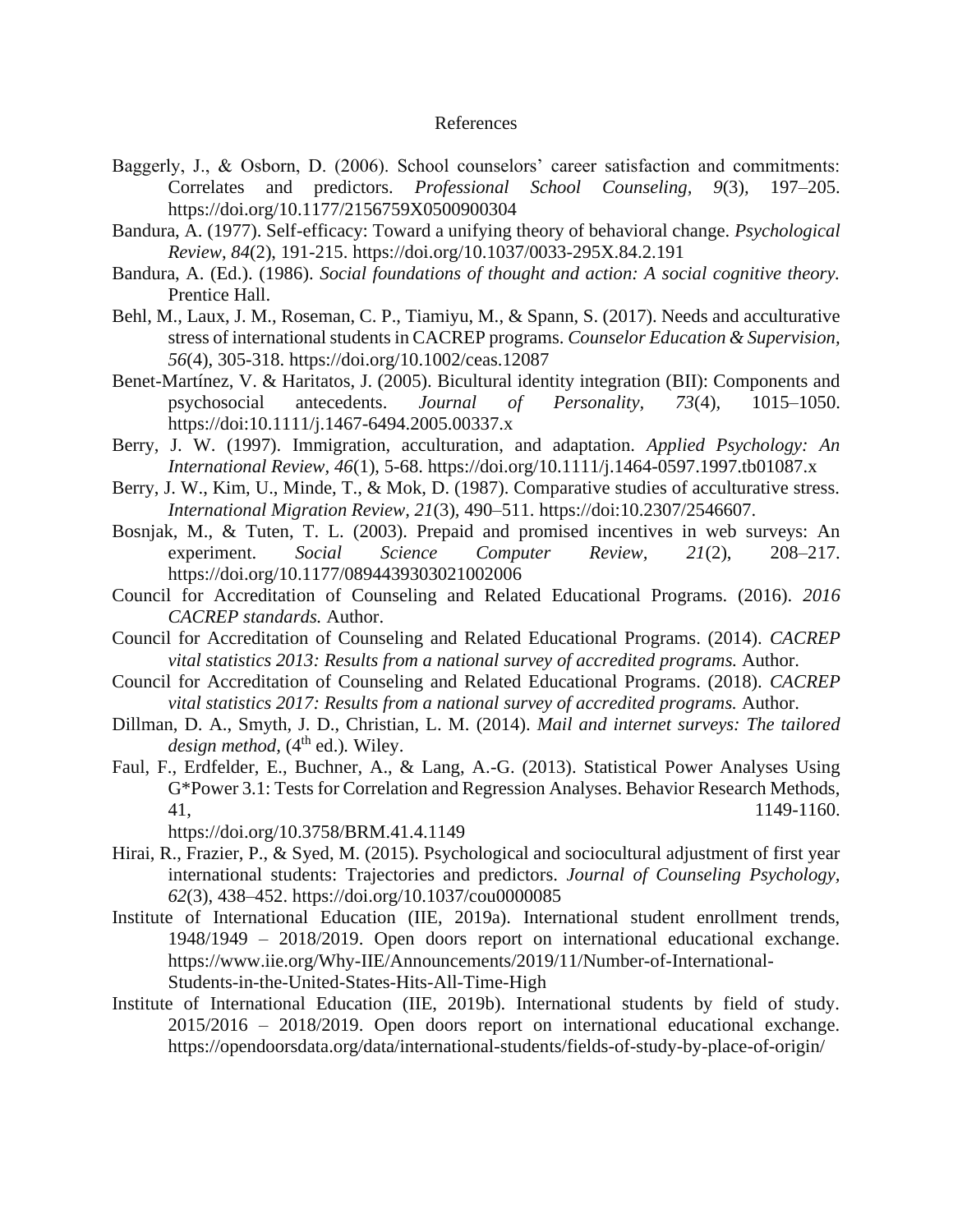- Interiano, C. G., & Lim, J. H. (2018). A "chameleonic" identity: Foreign-born doctoral students in U.S. counselor education. *International Journal for the Advancement of Counseling, 40*(3), 310-325. [https://doi.org/10.1007/s10447-018-9328-0](https://psycnet.apa.org/doi/10.1007/s10447-018-9328-0)
- Interiano-Shiverdecker, C. G., Parikh-Foxx, S., & Flowers, C. (2019). Acculturation domains and counselor self-efficacy. *Journal of Professional Counseling: Practice, Theory & Research, 46(1-2), 46-63.* [https://doi.org/10.1080/15566382.2019.1669373.](https://doi.org/10.1080/15566382.2019.1669373)
- Jang, J. Y., Woo, H., & Hensfield, M. S. (2014). A qualitative study of challenges faced by international doctoral students in counselor education supervision courses. *Asia Pacific Education Review, 15*(4), 561-572.<https://doi:10.1007/s12564-014-9342-9.zina>
- Kissil, K., Davey, M., & Davey, A. (2015). Foreign-born therapists: How acculturation and supervisors' multicultural competence are associated with clinical self-efficacy. *International Journal of Multicultural Counseling and Development, 45*(1), 38-57, <https://doi:10.1002/j.2161-1912.2015.00063.x>
- Kozina, K., Grabovari, N., Stefano, J. D., & Drapeau, M. (2010). Measuring changes in counselor self-efficacy: Further validation and implications for training and supervision. *The Clinical Supervisor, 29*(2)*,* 117–127.<https://doi:10.1080/07325223.2010.517483>
- Larson, L. M. (1998). The social cognitive model of counselor training. *The Counseling Psychologist, 26*(2), 219–274. [https://10.1177/0011000098262002](https://10.0.4.153/0011000098262002)
- Larson, L. M., Suzuki, L. A., Gillespie, K. N., Potenza, M. T., Bechtel, M. A., & Toulouse, A. (1992). Development and validation of the Counseling Self-Estimate Inventory. *Journal of Counseling Psychology, 39*(1), 105–120. [https://doi.org/10.1037/0022-0167.39.1.105](https://psycnet.apa.org/doi/10.1037/0022-0167.39.1.105)
- Lee, J., & Rice, C. (2007). Welcome to America? International student perceptions of discrimination. *Higher Education, 53*, 381–409. [https://doi.org/10.1007/s10734-005-4508-](https://doi.org/10.1007/s10734-005-4508-3) [3](https://doi.org/10.1007/s10734-005-4508-3)
- Li, C., Lu, J., Bernstein, B. L., & Bang, N. M. (2018). Counseling self-efficacy of international counseling students in the U.S.: The impact of foreign language anxiety and acculturation. *International Journal for the Advancement of Counseling, 40*(3), 267-278. <https://doi:oi.org/10.1007/s10447-018-9325-3>
- McDowell, T., Fang, S., Kosutic, I., & Griggs, J. (2012). Centering the voices of international students in family studies and family therapy graduate programs. *Journal of Marital and Family Therapy, 38*(1)*,* 332–347.<https://doi.org/10.1111/j.1752-0606.2012.00310.x>
- Miller, M. J., Kim, J., & Benet-Martínez, V. (2011). Validating the Riverside Acculturation Stress Inventory with Asian Americans. *Psychological Assessment, 23*(2), 300-310. [https://doi.org/10.1037/a0021589](https://psycnet.apa.org/doi/10.1037/a0021589)
- Mori, Y., Inman, A., & Caskie, G. (2009). Supervising international students: Relationships between acculturation, supervisor multicultural competence, cultural discussion and supervision satisfaction. *Journal of Training and Education in Professional Psychology, 3*(1), 10-18. [https://doi.org/10.1037/a0013072](https://psycnet.apa.org/doi/10.1037/a0013072)
- Ng, K. M. (2006). International students in CACREP-accredited counseling programs. *Journal of Professional Counseling: Practice, Theory, and Research, 34*(1-2), 20–32. <https://doi.org/10.1080/15566382.2006.12033821>
- Ng, K. M., & Smith, S. D. (2009). Perceptions and experiences of international trainees in counseling and related programs. *International Journal for the Advancement of Counselling, 31*(4), 57–70.<https://doi.org/10.1007/s10447-008-9068-7>